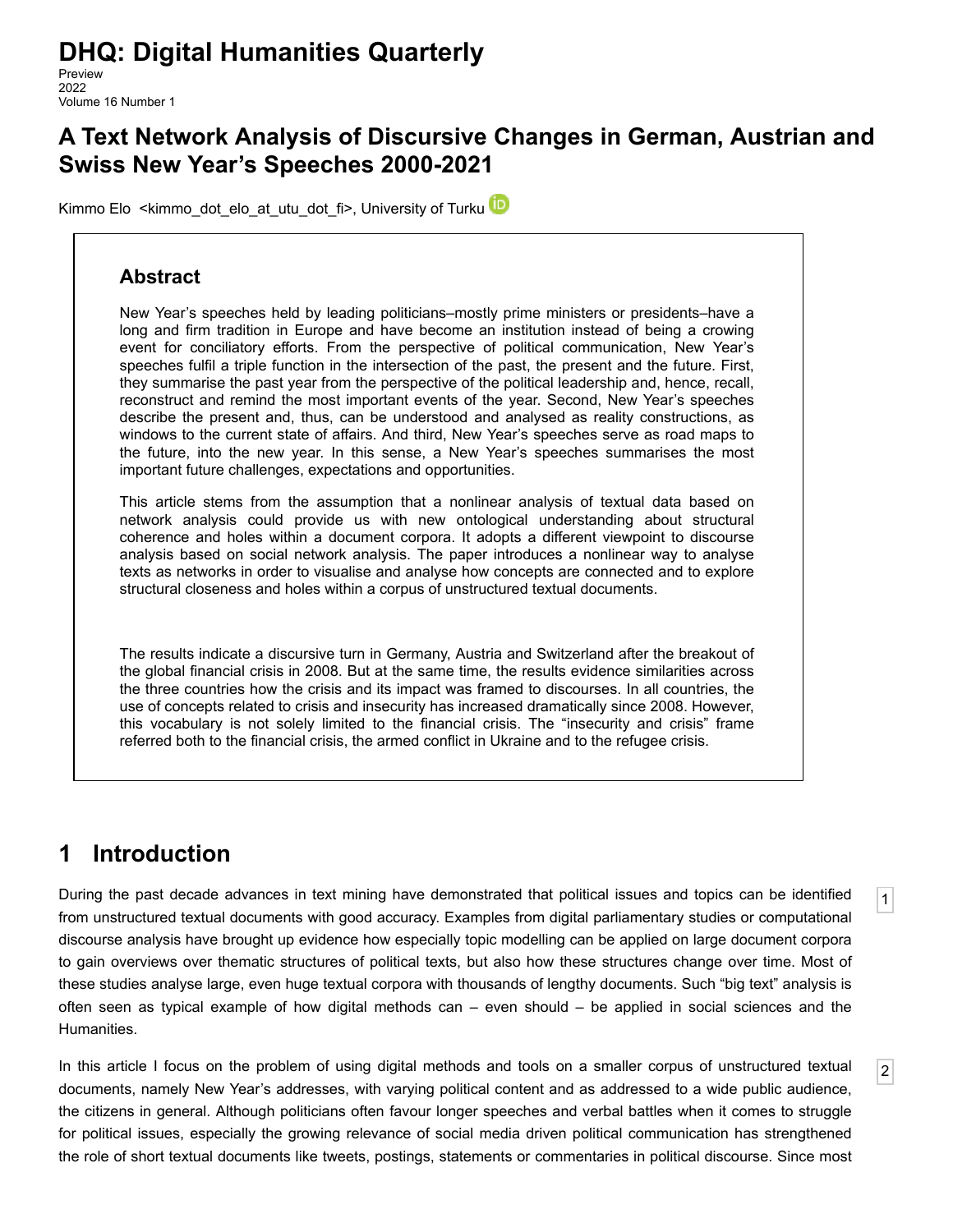short textual contributions are designed to take stand on current affairs and actual political questions, they offer an interesting empirical material to explore not only how politicians take stand on current affairs, but also the structure and dynamics of issue-driven political discourses.

<span id="page-1-0"></span>This article is based on the understanding that sort political texts can be a valuable source when it comes to identifying topics and issues that really matter under the current political circumstances. Rising a current topic in a short political text can be seen as an act of politicalisation [\[Palonen 2007b,](#page-16-0) 62–66], i.e. an action marking the issue as political by detecting its political potential and thus expanding the presence of the political and presenting a particular representation of "reality" [[Koller 2014](#page-15-0), 164]. This is especially relevant for addresses and speeches given by high representatives of a nation like president or prime minister. All issues taken up in such texts are automatically labelled as being politically significant, so that the speech itself can be read as an attempt to persuade the target audience to accept this position [[Shim et al. 2015](#page-16-1), 56].

[3](#page-1-0)

[5](#page-1-2)

[6](#page-1-3)

[7](#page-1-4)

[8](#page-1-5)

<span id="page-1-1"></span>[4](#page-1-1) The empirical results of this article suggest that New Year's speeches offer a valuable and interesting source for the exploration of topical issues enjoying political and societal relevance. The argument here is rooted in the understanding that if an issue is taken up in a New Year's address, the issue is considered as important and becomes politicised [\[Palonen 2007a](#page-15-1)]. Hence, the corpus of German, Austrian, and Swiss New Year's speeches offers an interesting source to explore topical discourses from both national and comparative, cross-national perspective.

<span id="page-1-2"></span>From the methodological perspective the application of digital text mining and analysis tools on a corpus of short texts consisting of several hundred words in average requires an adapted approach. This, because most tools for text mining have been developed for large-to-huge text corpora with millions of words and use statistical methods to model the corpus. Although these methods produce results also when applied to small corpora, the results tend to be biased and their reliability compromised. In order to circumvent these problems I use a rather novel approach of Text Network Analysis (TNA) using a non-linear approach to re-construct textual documents as a network of words appearing close to each other in the original documents [\[Paranyushkin 2011](#page-16-2)]. One of the key advantages of TNA is that since TNA is rooted in (Social) Network Analysis the resulting network can be visualised and analysed by methods and tools developed for network analysis. Another advantage is that networks can be created without any arduous preprocessing, although lemmatisation and stopword removal are strongly encouraged. One main objective of this article is the introduction of TNA as an alternative, relatively easy to use explorative tools for both text mining and topic modelling.

<span id="page-1-3"></span>The analysis and results presented in this article should evidence the power of TNA as a topic modelling and exploration tool for short(er) text documents. The analysis introduces a non-linear way to analyse texts as networks and to present results based on graphical visualisations making it easier to capture and understand structural characteristics hidden in the corpus. The results, in turn, provide interesting insights in thematic continuity and change in political topics in the analysed three German-speaking countries. Further, a detailed discussion of the results confirm the accuracy of the main findings of my TNA analysis, thus providing additional support for the usefulness of the method.

<span id="page-1-4"></span>The article is structured as follows. The first main section discusses TNA as an alternative digital tool for topic modelling. The second section introduces the empirical corpus used in this article and describes the data preparation process, as well the analytical steps needed for TNA. The corpus consists of New Year's addresses given by political leaders in Germany, Switzerland and Austria between 2000 and 2021. All speeches are given in German language. The third section presents and discusses the main findings by reflecting them against contextual factors and previous research. The article is rounded up with concluding remarks critically summarising the main findings and achievements.

## **2 Text Network Analysis**

<span id="page-1-5"></span>Since the first decade of the 21st century digital research tools and methods have gained a stronger role and impact among social scientists interested in parliamentary debates, political speeches or other textual materials on political affairs. A great majority of such kind of contributions has focused on the identification of the main content through the analysis of commonly used words, by focusing on the content different words as used, or through the analysis of cooccurring words[.\[1\]](#page-14-0)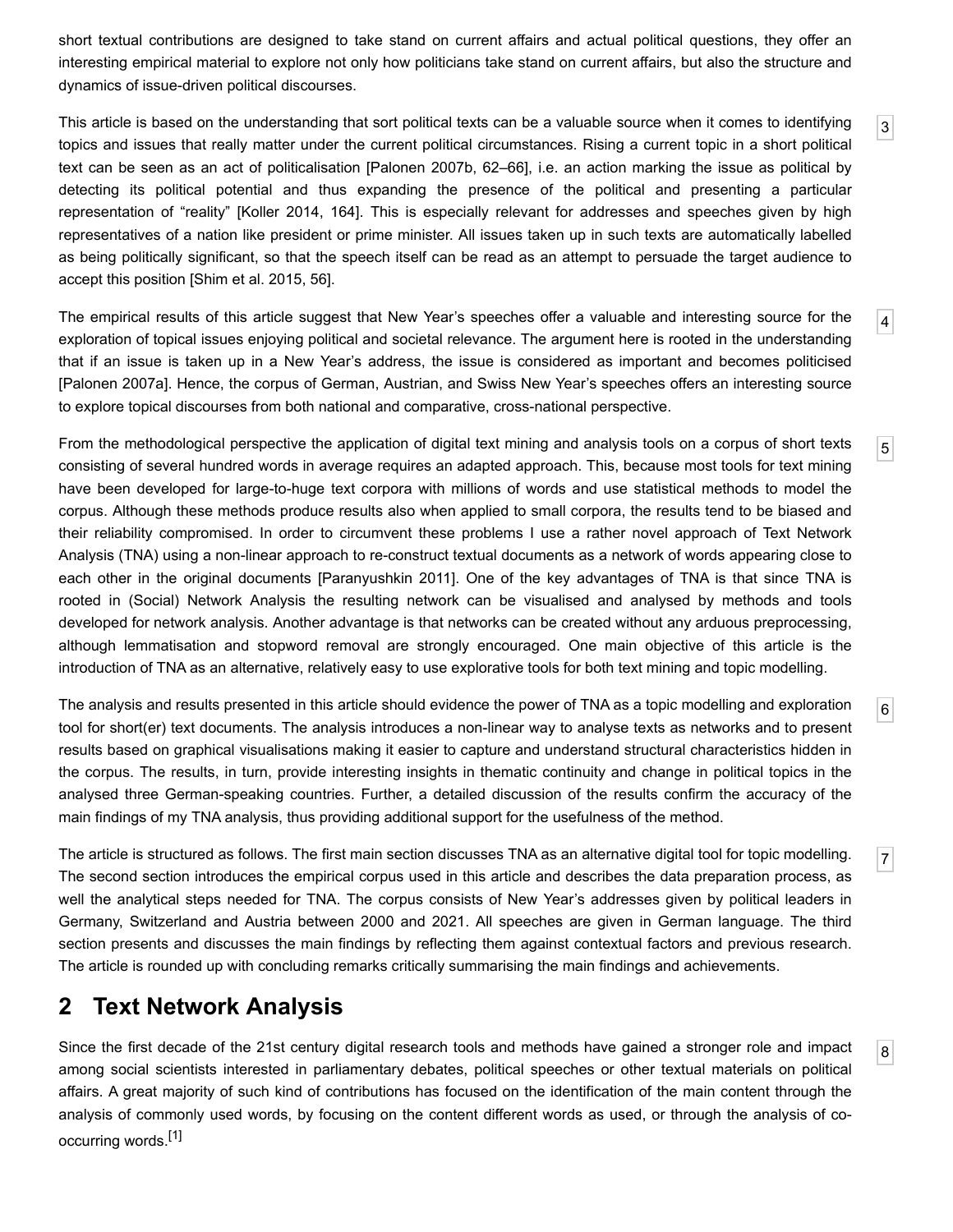<span id="page-2-0"></span>A known challenge with political speeches is that such texts normally tackle several topics or issues. However, changes from one topic to another can be be hard to detect with methods based on a bag-of-words approach. This, because such an approach transforms the document in a word frequency table. Although such a table is rather simple to handle and analyse, the other side of the coin is that such a transformation destroys the original structure of the text, making it impossible to gain understanding about where different words appear in the original text [[Hearst 1994](#page-15-2)].

<span id="page-2-1"></span>[\[Jelveh et al. 2014\]](#page-15-3) present evidence for an existence of latent shared ideological positions among experts. In this article I expand this underlying assumption to include politicians as well, and make the initial assumption that politicians tend to what I would call "thematic recycling", i.e. the endeavour to take up the same – or similar – issues over and over again on different occasions. Hence, a corpus of political textual documents from a politician can be assumed to share similar topics across different documents. Further, as in the case of expert texts we can, with some caution, generalise this assumption and expect to find shared topics by politicians sharing same or highly similar political insights rooted in certain ideological positions. Accordingly, we can expect to find shared latent topics and political positions also in documents delivered by different political actors sharing a similar political landscape.

<span id="page-2-2"></span>Thus far most studies dealing with the problem of identifying topics across documents in a document collection have applied methods of topic modelling, mostly Latent Dirichlet Allocation (LDA) [\[Blei et al. 2003\]](#page-14-1). There are many good reasons for this, maybe the most important being its flexibility in defining the "document," allowing the researcher to condition the topic distribution on paragraphs or time chunks, for example. However, as a method based on statistical modelling LDA also has some important caveats and pitfalls limiting its analytical power especially as regards shorter text documents and smaller corpora. One limitation being highly relevant for this article is that most LDA-based applications require datasets of several hundred documents, at minimum, to ensure validity and reliability of the results [\[Light 2014](#page-15-4), 117].

<span id="page-2-3"></span>Although identifying different topics is an interesting challenge of explorative text analysis, this article tackles a bit different challenge: how to explore thematic pathways across documents in a text document corpus. Accordingly, the aim is to explore, on the one hand, how words are used within statements, and how thematically similar statements "glue" different texts together across contexts, on the other. These thematic pathways building on statements and connecting different contexts should help us to understand the deep thematic backbone underlying the document corpus [[Busse 2013,](#page-15-5) 43ff].

<span id="page-2-4"></span>The analysis presented in the next section is an application of Text Network Analysis (TNA), a method originally presented by Paranyushkin (2011) and rooted in theoretical foundations of Social Network Analysis (SNA). According to Paranyushkin TNA seeks to discover "repetitive patterns derived from the text's structure, using their connectivity and the intensity of interactions between them as the only criteria for their belonging together" [\[Paranyushkin 2011](#page-16-2), 5]. It is a [non-linear approach transforming texts to a network of words by respecting the original structure of the texts. \[Shim et](#page-16-1) al. 2015, 58], who use TNA to identify policy frames of nuclear energy policy across different countries, summarise the method by stating that it seeks "to identify salient words and concepts in order to extract underlying meanings and frames from the structure of concept networks." As the contributions of both Paranyushkin and Shim et al. evidence TNA offers a very powerful tool with a robust fundament in network analysis and a rather simple and straightforward application. Further, text networks can be created as flexibly conditioned on e.g. sliding window techniques, sentences, or paragraphs. This gives a researcher additional flexibility to test different approaches to figure out the most suitable text unit for the analysis.

<span id="page-2-5"></span>This article stems from the assumption that TNA as a non-linear analysis of textual data could provide us with new ontological understanding about structural coherence and holes within a document corpora. This new ontological understanding, however, is not only expected to shed light on how concepts connect in order to form statements. Instead, it can also help us to explore structures relevant for the understanding of how statements are organised within and across contexts. Through the application of network visualisations and the analysing of structural properties of text networks the underlying data can be explored from alternative perspectives in order to trace back discursive patterns within the text corpus.

[10](#page-2-1)

[11](#page-2-2)

[12](#page-2-3)

[13](#page-2-4)

[14](#page-2-5)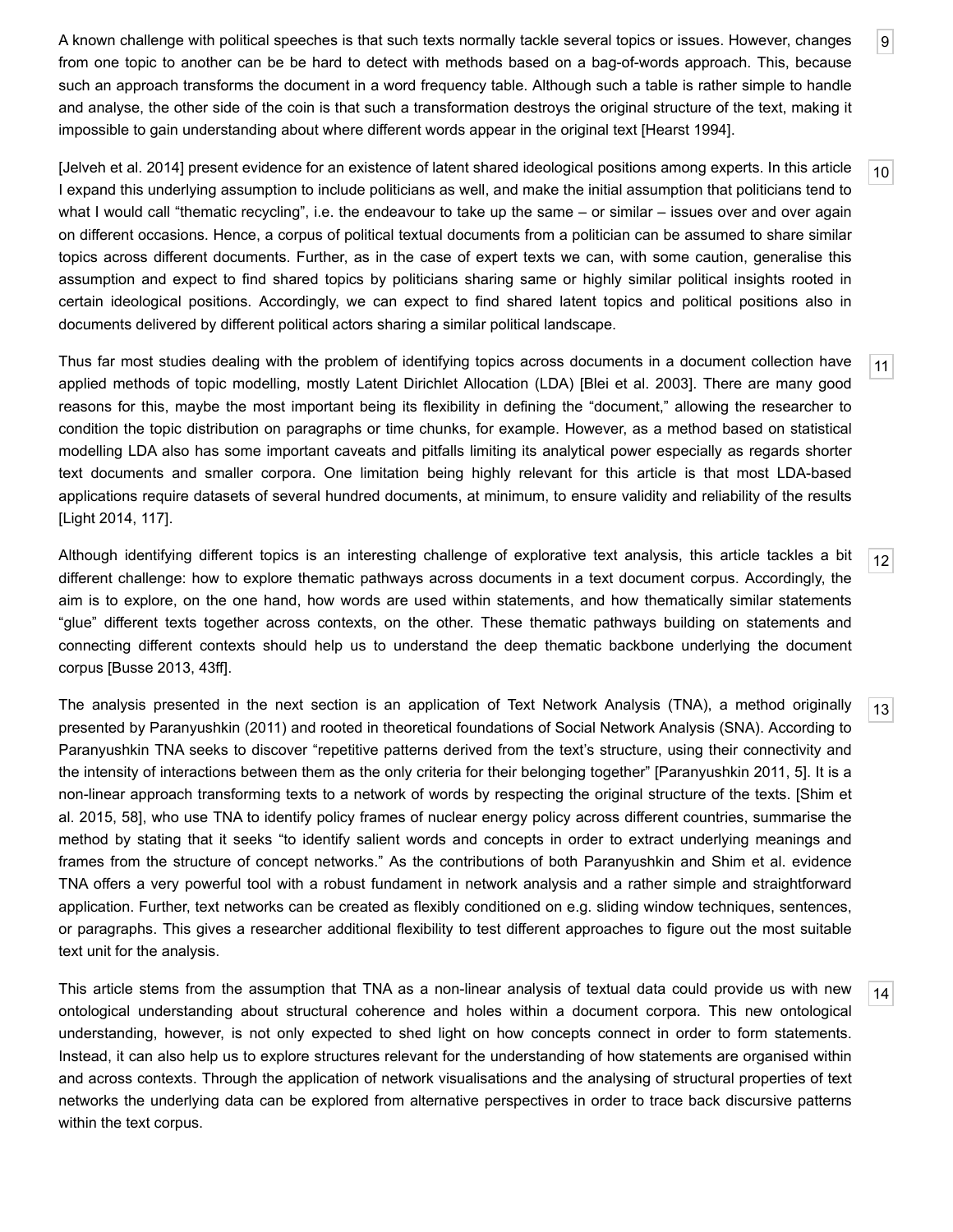<span id="page-3-0"></span>One key difference of TNA compared to more traditional tools and techniques of text mining is that TNA understands its input as network data consisting of *nodes* (or *vertices*) connected by *edges* and having an own structure (topology) [\[Paranyushkin 2011](#page-16-2)] [[Ruohonen 2013\]](#page-16-3) [\[Scott 2013\]](#page-16-4). A common technique is to use word-based units – single words or n-grams - as nodes and co-occurrences as edges. Although this is the most common way, nothing actually prevents the researcher from using e.g. phrases as nodes, just to mention another example illustrating the analytical flexibility of TNA. Since TNA works based on network theory, it does not require any predefined ontological structure or pattern of [text, nor does it superimpose any extra layer of ontologies on top of the textual data, which may - as \[Paranyushkin](#page-16-2) 2011, 4] correctly states – create "a strong subjective (and even cultural) bias into the structure of the resulting text graphs." Further, the researcher is not limited to the use of text theories or text mining tools (although nothing prevents her to use this kind of theories or tools in the analysis), but can apply a wide range of network analysis tools and methods to explore, analyse and visualise structural properties of the text networks. In other words, TNA gives the researcher the possibility to explore and analyse textual units conditioned to a certain structure and, thus, to explain why different textual units take different positions and roles by focusing on the network structure of the text.

### **3 Data and Workflow**

<span id="page-3-1"></span>The empirical case study in this article is based on New Year's speeches of the three German-speaking countries, Germany, Austria and Switzerland<sup>[2]</sup> covering the years from 2000 to 2021. These three countries were selected, first, based on the shared language providing us the possibility to compare the use of language of high politics across these countries. Second, all three countries belong to the same cultural-political space, Central Europe, with a strong, continental orientation and a centuries-long experience and tradition of German cultural, economic, and political influence, but also dominance [\[Jordan 2005](#page-15-6)]. Besides the two more or less uniting criteria, the third selection criterion was a dividing factor: Germany and Austria are members in the European Union (EU), whereas Switzerland is only indirectly involved in European integration through its membership in the European Free Trade Association (EFTA) and a set of bilateral agreements with the EU. Switzerland is also member of the Schengen area allowing any person, irrespective of nationality, to cross the internal borders without being subjected to border checks. Currently, most of the EU countries plus the non-EU countries Iceland, Norway, Switzerland and Liechtenstein have joined the Schengen area. Against this background I expect these three countries to form an "imagined community" (Benedict Anderson) and to share certain values, interests and world views reflected by the New Year's addresses. Further, I expect German and Austrian New Year's speeches to share discursive patterns related to EU affairs, especially to the euro crisis (since 2008), the conflict in Ukraine (since 2014), and the refugee crisis (since 2015).[\[3\]](#page-14-3) I also could explore the impact of the global Covid-19 pandemic disease on both the content and vocabulary across the three countries yet this impact is visible only in the speeches for the year 2021.

<span id="page-3-2"></span>New Year's speeches held by leading politicians–mostly prime ministers or presidents–have a long and firm tradition in Europe and "have become an institution instead of being a crowing event for conciliatory efforts" [[Portman 2014](#page-16-5), 89]. From the perspective of political communication, New Year's addresses fulfil a triple function in the intersection of the past, the present and the future. First, they summarise the past year from the perspective of the political leadership and, hence, recall, reconstruct and remind the most important events of the year. Second, New Year's speeches describe the present and, thus, can be understood and analysed as reality constructions, as windows to the current state of affairs. And third, New Year's speeches serve as road maps to the future, into the new year. In this sense, a New Year's speeches summarises the most important future challenges, expectations and opportunities.

<span id="page-3-3"></span>There exist only a small number of dedicated studies on New Year's speeches [[Heikkinen 2006](#page-15-7)] [\[Portman 2014\]](#page-16-5) [\[Purhonen and Toikka 2016\]](#page-16-6). I could not identify any specific reason for this, despite that New Year's speeches are dominantly given in non-English speaking countries in Europe. As a text genre, however, New Year's addresses are comparable with the Presidential Inaugural speeches of the U.S. and this article methodologically benefits from the study of [\[Light 2014\]](#page-15-4) on the United States' Inaugural Addresses. From the perspective of social sciences I am not primarily interested in the use of language, but issues mentioned and described in the addresses. This viewpoint is rooted in the assumption that a political phenomenon, topic or event gains in importance if mentioned in a New Year's address. Here I also follow the idea that New Year's speeches offer insights into shifts in political priorities, interests,

[16](#page-3-1)

[17](#page-3-2)

[18](#page-3-3)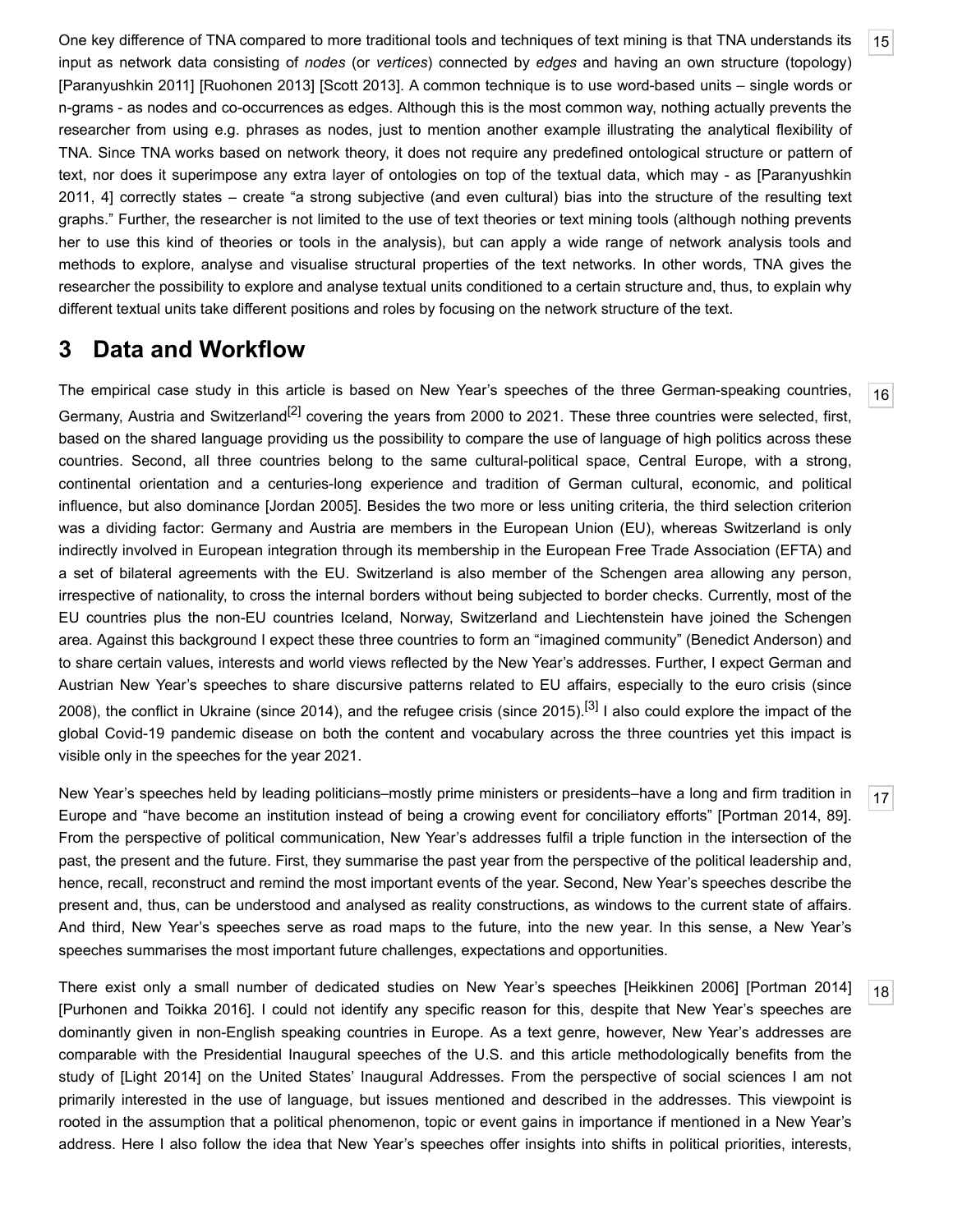and opinions [\[Light 2014\]](#page-15-4). Against this background I am convinced that a longitudinal, computational analysis of German, Austrian and Swiss New Year's addresses can help us to a better understanding of how the political landscape has changed between 2000 and 2021, but also where the differences and similarities can be found between these three countries.

<span id="page-4-0"></span>The speech corpus covers a period of 22 years and contains 64 speeches. There are two missing years – 2002 and 2017 – in the Austrian speech collection. In Austria Federal President delivers the New Year's speeches and between 2000 and 2004 the speeches were delivered by Thomas Klestil, between 2005 and 2016 by Heinz Fischer, and since 2018 by Alexander Van der Bellen. Although speeches from 2005 onwards can be downloaded from the [official website](http://www.digitalhumanities.org/dhq/vol/16/1/000598/www.bundespraesident.at) of the Austrian Federal President. Fortunately, the speeches of 2000-2001 and 2003-2004 could be found in different Austrian media archives. As regards the year 2002, neither the President's office nor the National Archive of Austria could provide any information about where this particular New Year's speech could be found, so that I was forced to drop this year from the corpus. In 2017 Austria had an extraordinary political situation with no Federal President in office, so that no New Year's speech was given.

<span id="page-4-1"></span>In Germany, the New Year's speeches are held by Federal Chancellor and full texts are available on the [official website.](http://www.digitalhumanities.org/dhq/vol/16/1/000598/www.bundeskanzler.de) <sup>[4]</sup>. The first six speeches (2000-2005) were held by Chancellor Gerhard Schröder, the remaining sixteen from 2006 to 2021 by Chancellor Angela Merkel. In Switzerland, the annual New Year's speech is delivered by the President of the Confederation and all speeches since 1980 are available online on the [official website](http://www.digitalhumanities.org/dhq/vol/16/1/000598/www.admin.ch/gov/de/start/dokumentation/reden/neujahrsansprachen.html) of the President of the Confederation. As the term of the Swiss President is just one year all New Year's speeches are held by a different person (except Micheline Calmy-Rey, Pascal Couchepin and Moritz Leuenberger, all of them re-elected and with two speeches).

<span id="page-4-2"></span>Despite the varieties in the use of language in the German-speaking Europe, formal speeches by top-level politicians can be seen as an appropriate source of data, as policy discourses are comprised of policy addresses and speeches about policy issues [\[Van Dijk 1977](#page-16-7)].



<span id="page-4-3"></span>New Year's speeches are traditionally broadcasted over TV or radio within a relatively short time of 10 to 15 minutes. Consequently, these speeches are relative compact in size. The average speeches length of a German new New Year's speech was 892 tokens and standard deviation (sd) was 111. In Austria and Switzerland the average lengths were 719 (sd=58) and 562 (sd=159) respectively (Figure 1). Quite understandably the amount of unique tokens is somewhat lower, since certain words are used several times during a speech. For German New Year's addresses, there were 362 unique tokens in average (sd=33), for Austrian and Swiss speeches the average number of unique tokens was 317

[20](#page-4-1)

[21](#page-4-2)

[22](#page-4-3)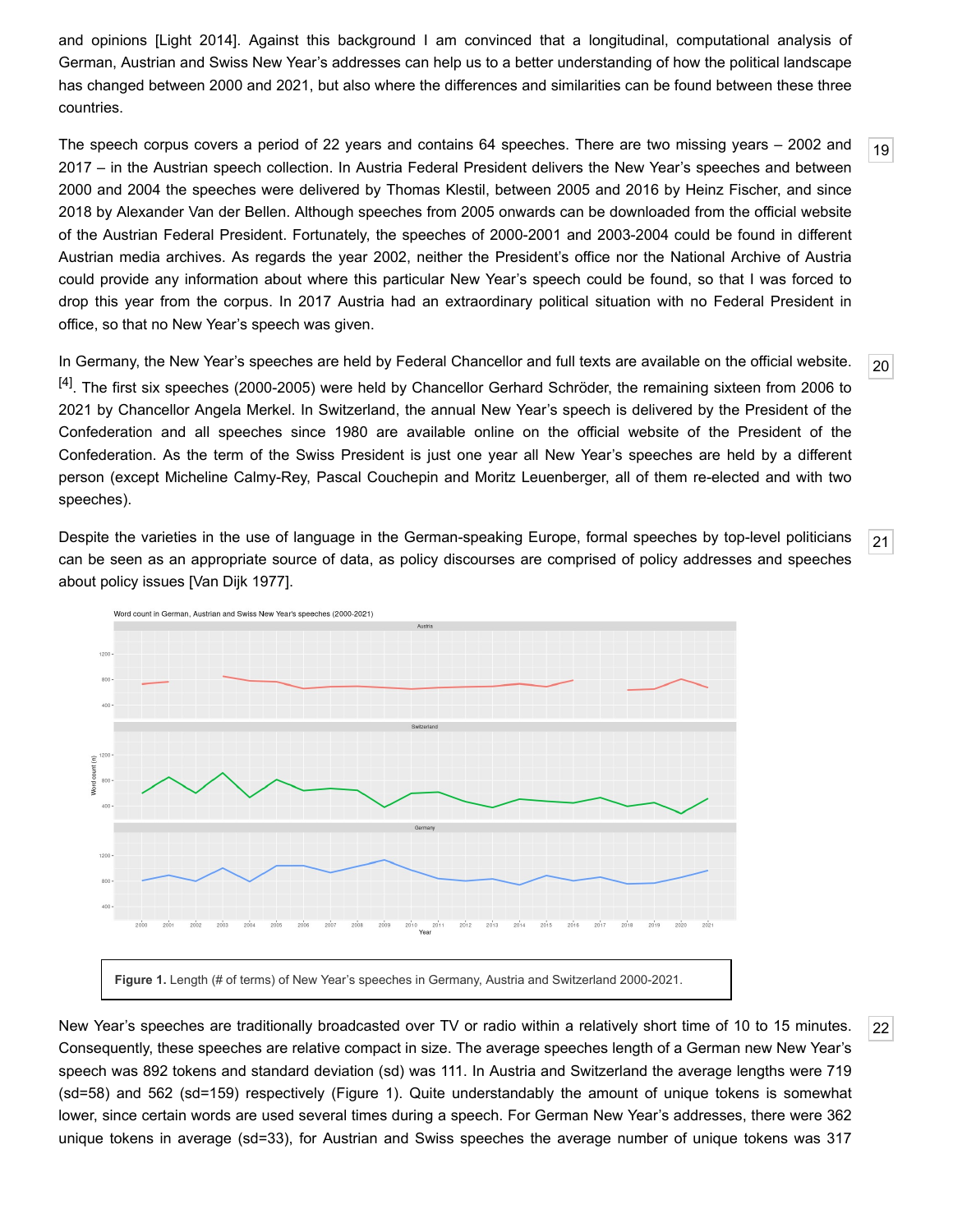(sd=27) and 255 (sd=60) respectively. Swiss New Year's speeches seem to have become shorter over time, whereas both German and Austrian New Year's speeches remain relative stable over time (Figure 1). Generally speaking a country's size seem to matter here, as German New Year's speeches are slightly longer than the Austrian or Swiss addresses. My explanation for this observed difference stems from the differences in political and economic importance. Germany's central role in European politics results in broader political agenda, so that there are more issues and topics to be addressed to in a New Year's address.

<span id="page-5-0"></span>As regards the analysis workflow, all collected speeches were saved in separate files in plain text format. These files were then imported into [RStudio](https://www.rstudio.com/), a graphical end-user environment for the statistical [package R](http://www.r-project.org/). The research data was created and analysed in the four steps. First, I used the package 'udpipe'<sup>[5]</sup> to tokenise, part-of-speech tag, and lemmatise the documents. After this step, the data was structured as a data table consisting of 53893 words and 5277 unique lemmata, enriched with descriptive metadata about the country and the year, as well sentence indices. In the third step, I used text mining and explorative data analysis tools from the package ['tidytext'](https://juliasilge.github.io/tidytext/) to carry out different text analyses and to transform textual data to different sets of text network data. The applied text mining methods will be described in the next section. For the text network network creation I used both bi-grams by linking two consecutive words, as well skipgrams of length two by combining non-adjacent words that were three, four or five words apart.<sup>[\[6\]](#page-14-6)</sup> Both the bi-grams and skipgrams were created within the boundaries of the same sentence based on the sentence index included in the data structure. (2) in the case of concepts used in a single country, only concepts which occur more than three times are included. Text networks were visualised and analysed with 'visone', a fully-fledged, platform independent software offering powerful layouts for network visualisations and a comprehensive set of tools for network manipulation, [transformation and analysis.](http://www.digitalhumanities.org/dhq/vol/16/1/000598/visone.info/html/about.html)

#### **4 Results**

|?|

**Figure 2.** New Year's speeches similarity network (2000-2021).

<span id="page-5-1"></span>Figure 2 presents the addresses network for the whole corpus based on the similarity of the New Year's addresses. Similarity is here calculated as cosine measure, a term-based comparison between documents in a document corpus, and has a value range from 0 (no similarity at all) to 1 (full similarity).<sup>[\[7\]](#page-14-7)</sup> I reduced noise in the document-term matrix by removing both stopwords and all terms except nouns, verbs, pronouns, and proper nouns. In the network visualisation nodes represent different New Years speeches and are coloured with country-specific colours so that German addresses are coloured with yellow, Austrian with red, and Swiss speeches with white. I have also added labels to help the reader to identify different addresses. Nodes are connected by edges, of which width is visualised proportional to the cosine measure of the two speeches connected by that edge. In my data the cosine measures ranged from 0.103 (between the Swiss speeches 2006 and 2020) to 0.641 (between the German speeches 2009 and 2010), but I have removed edges with cosine measure below 0.400 in order to improve the readability of the network visualisation. Further, I used a force-directed layout and optimised it to position speeches with higher similarity closer, those with lesser to each other so that the clusters of more similar speeches are easier to identify.

<span id="page-5-2"></span>As regards the similarity network two observations seem appropriate. First, the New Year's speeches evidence a stronger similarity within, and weaker similarity across countries. This is clearly visible in the network structure as well, as speeches from different countries form clear and distinct cluster in the visualisation (see Figure 2). Overall, the average similarity for cross-country speeches is 0.318 (min=0.114, max=0.514), for national speeches the average similarity is 0.384 (min=0.103, max=0.614). If we set the threshold value for cosine measure to 0.5, only two crossnational combinations, namely Austria 2018 – Switzerland 2020 (0.505) and Germany 2014 – Switzerland 2018 (0.514), exceed this limit. Varieties of national political agenda and circumstances seem to explain these observed differences, thus underlining the primacy of national topical issues. An interesting result is also that the cosine similarity between German and Austrian speeches is significantly higher (mean=0.355) than that between German/Austrian and Swiss

[24](#page-5-1)

[25](#page-5-2)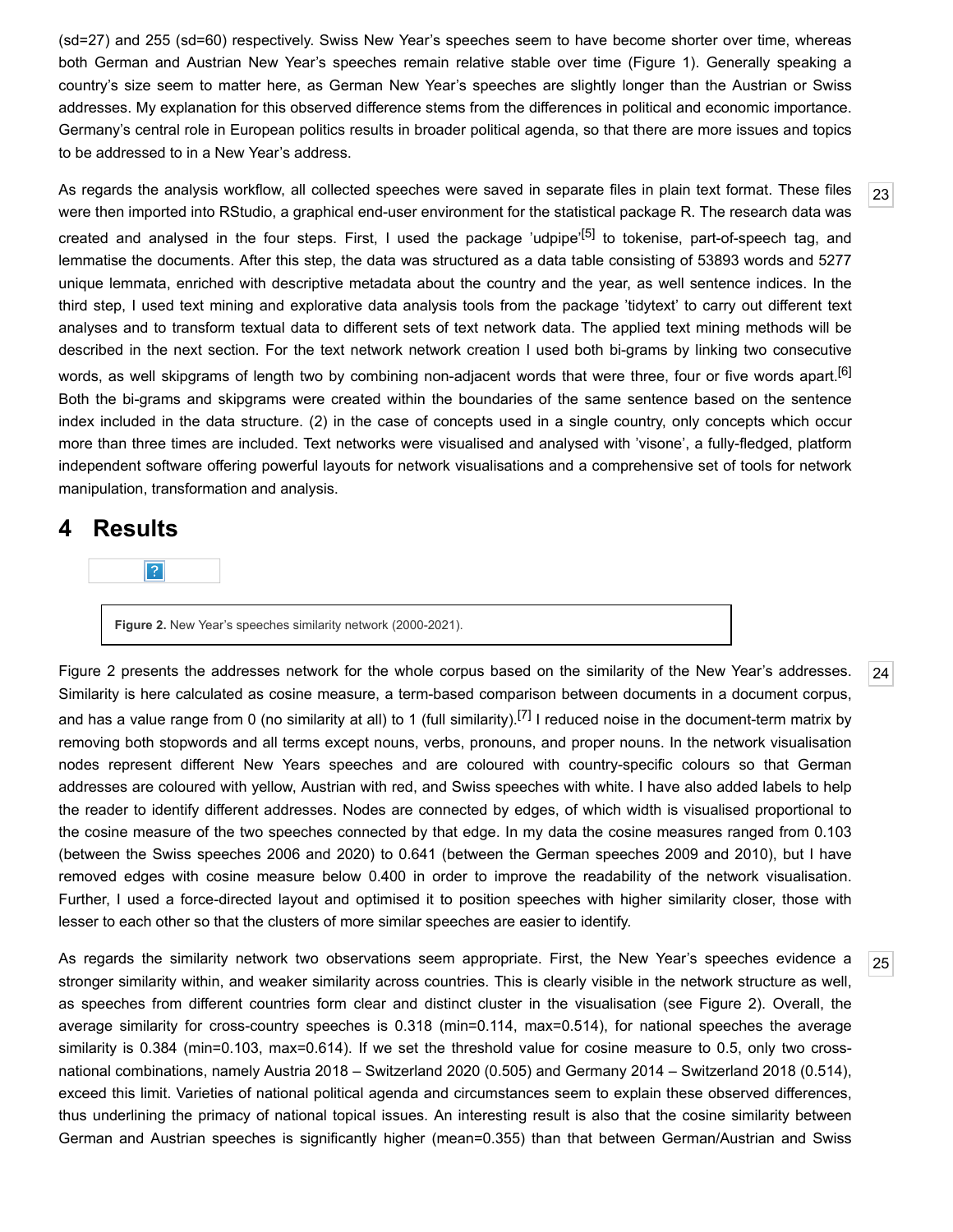speeches (mean=0.277). This difference is at least partly explained by the EU membership, as certain topical issues both German and Austrian speeches tackle are connected to EU politics.

<span id="page-6-0"></span>And second, similarity seems to be stronger between between chronologically close speeches and weaker between speeches with greater temporal distance. I tested this with a simple Pearson's correlation test and calculated the correlation between the cosine measure and the temporal distance in years between the New Year's addresses. The correlation was -0.085 (p<0.001), thus confirming the hypothesis that the similarity measure decreases when the temporal distance between compared speeches increases. This seems logical when reflected against the fact that New Year's speeches tackle topical issues at the end of a year. The longer the temporal distance between two addresses, the more probable there has been significant changes in political circumstances affecting the vocabulary used in the addresses. Hence, this observation also gives support to the argument that New Year's speeches offer an interesting and valuable perspective on a year's prevailing political reality.



<span id="page-6-1"></span>Results from the document-level TNA suggested the existence of variance in vocabulary between the countries and over time. In order to better understand this variance I applied a specific text mining method, called term frequency, inverse document frequency *(tf-idf)* analysis, to adjust the frequency of a word for how rarely it is used in the collection of New Year's speeches of each country. A word's inverse document frequency (*idf*) was then applied to explore words that are not used very much during the whole period from 2000 to 2021. I divided each national collection of New Year's speeches into three distinct periods of 2000-2009, 2010-2019, and 2020-2021. Here the idea was to capture changes in the vocabulary over time within a country, most probably caused by changes in topical issues or political circumstances. The results of this *tf-idf* analysis are presented in Figure 3. In this barplot we can see for each country the most important words in each distinct period of time. Hence, the Figure 3 highlights temporal changes within each country, but preserves national differences. In my opinion three central findings from this analysis are worth being discussed in detail.

<span id="page-6-2"></span>First, the connection to topical political issues and circumstances is especially evident in Germany across the time periods, but also clearly visible in Austrian speeches of the last two periods. As regards Germany, during the first period (2000-2009) words like "wiederaufbau" (rebuilding), "betroffen" (upset), and mitgefühl"" (sympathy, compassion), together with such words like "naturkatastrophe" (natural disaster), "region" (region), or "erschüttern" (shock, shake) belonging to the top-30 *tf-idf* words in this period, tackle the 2002 European flood. Germany was the hardest hit country

[27](#page-6-1)

[28](#page-6-2)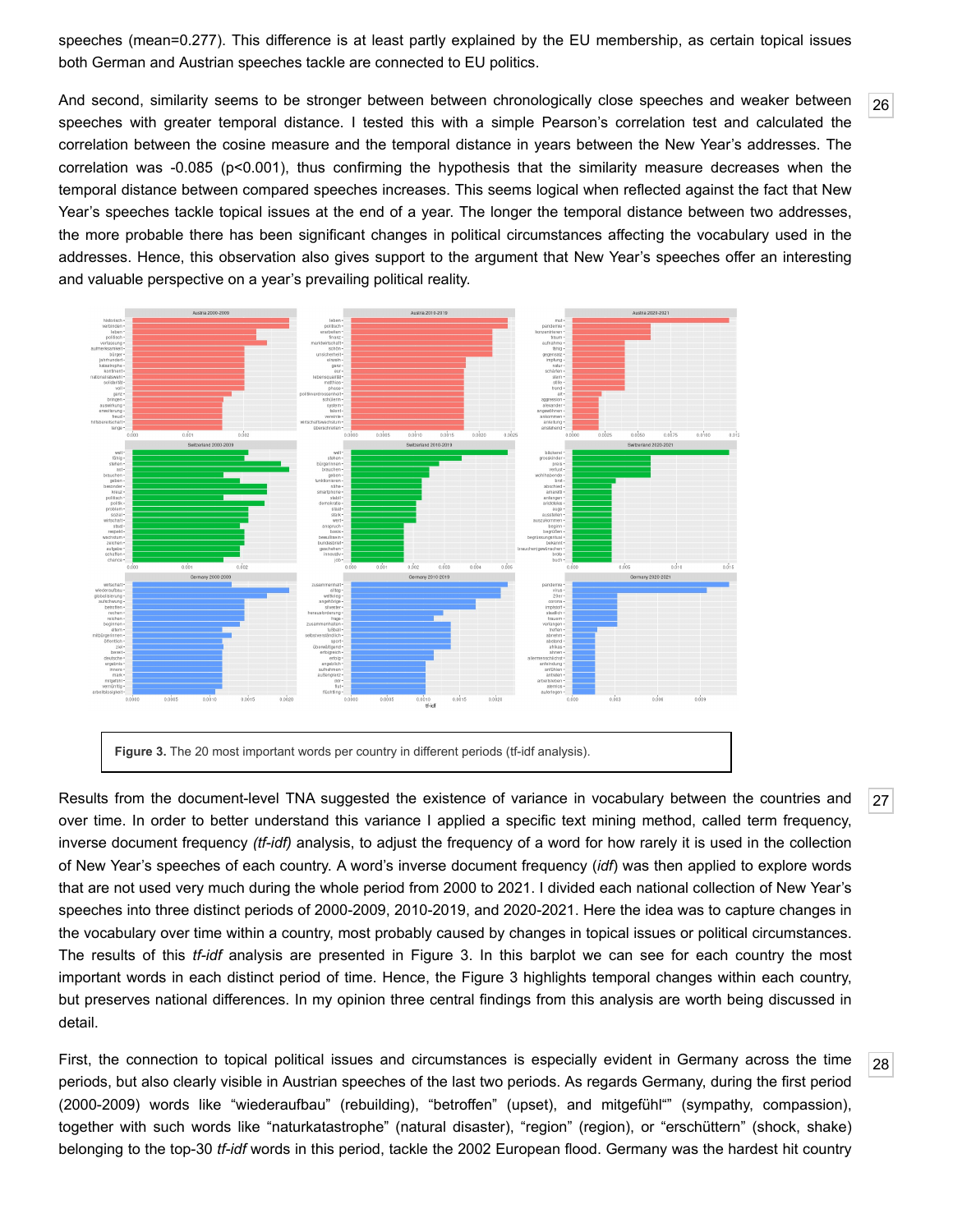in Europe and the flood resulted in heated political discussions in the eve of the Federal elections 2002. In Austrian speeches of this period words like "jahrhudert" (century), "katastrophe" (catastrophe), and "hilfsbereitschaft" (helpfulness) document the presence of the 2002 flood – which hit also Austria quite severely – also in Austrian political discourses.

[29](#page-7-0)

[30](#page-7-1)

[31](#page-7-2)

<span id="page-7-0"></span>Another issue in this period was the outbreak of the sovereign debt crisis in the eurozone in 2008/2009. This economic crisis is present in German speeches through words like "globalisierung" (globalisation), "wirtschaft" (economy), "arbeitslosigkeit", (unemployment). Contrary to Germany, the eurozone crisis is not very present and visible in Austrian speeches in this period of time. A possible explanation to this difference might be found in the different roles the two countries played in the early stage of the eurozone crisis. Germany as the strongest economy in the eurozone played a [central, designing role from the very beginning of the eurozone crisis \[M](#page-15-9)[üller-Brandeck-Bocquet 2010](#page-15-8)[\] \[Jsnning and](#page-15-9) Möller 2016] [\[Kundnani 2016](#page-15-10)] [\[Bulmer 2018](#page-14-8)], whereas Austria were not strongly hit by, nor a central player in this crisis. In addition to that I would also stress the economy-oriented political culture in Germany. The strong role of economic questions as a central shaping factor of German domestic and European politics increases the weight of topical economic issues in public debates. Against this background it is not surprisingly that the eurozone crisis occupied a more significant space in public debates in German compared to Austria [\[Allen 2005\]](#page-14-9) [[Maull 2018\]](#page-15-11).

<span id="page-7-1"></span>During the second period (2010-2019) the focus of German New Year's speeches shifts from economy to refugee politics. In 2015 Chancellor Merkel decided to keep German state borders open to refugees coming mainly from the Middle East. Although this political turn was captured in positive political slogans like "Willkommenskultur" (culture of welcoming) or – most prominently – "Wir schaffen das" (we can do it/ we manage it), the fact that words like "flüchtling" (refugee), "zusammenhalt" (sticking together), "herausforderung" (challenge), "außengrenze" (outer border), or "aufnehmen" (receive, welcome) are among the top-20 terms underline the change the refugee crisis caused in German public and political discourses during this period of 2010-2019. From the methodological point of view the identification of terms with a clear connection to the refugee crisis evidence the usefulness of *tf-idf* analysis when it comes to explore discursive changes. Contrary to Germany, the refugee crisis was not central in Austrian New Year's addresses. Instead, the national political and economic setting seem to dominate Austrian addresses. Terms like "marktwirtschaft" (market economy), "lebensqualität" (quality of life), or "finanz"(finance) tackle economic consequences of the eurozone crisis. The word "politikverdrossenheit" (jadedness with politics) refers to domestic political turbulences behind the rise of the right-wing populist Freedom Party of Austria (FPÖ) in the mid-2010s. Although this rise was partly supported by the refugee crisis, it was also an expression of disillusionment with the political elite.

<span id="page-7-2"></span>Second, as expected the outbreak of the Covid-19 pandemic disease in Europe in the first half of 2020 resulted in a clear change, especially as regards the German and Austrian New Year's addresses. Words like "pandemie" (pandemic), "impfung"/"impfstoff" (vaccination), "abstand" (distance), or "corona" (coronavirus) poke from the results as indicators for this discursive change in political and public discourse in Germany and Austria. Once again, the results also confirm the usefulness of *tf-idf* analysis for the exploration of discursive changes through changes in vocabulary over time.

<span id="page-7-3"></span>[32](#page-7-3) And third, the overall results confirm the hypothesis that Germany and Austria are, what comes to political agenda and circumstances, as well to topical issues, closer to each other than to Switzerland. It is, however, a somewhat odd observation that Swiss speeches seem to *avoid* topical political issues and to concentrate on the construction of neutral narratives. A possible explanation for this might be found in the fact that in Switzerland, as opposed to Germany and Austria, the federal president giving the New Year's speech is not the head of state, but just the head of Switzerland's Federal Council, and only carries out some representative duties. Hence, the federal president is merely a mediator between the different parts of the Swiss federal state.

<span id="page-7-4"></span>[33](#page-7-4) The results presented thus far indicate two main aspects. First, New Year's addresses offer a valuable and reliable source to explore topical issues and tackle changes in political and public discourses. And second, although the national political agenda and circumstances seem to have a stronger impact on the content of the addresses, significant European political incidents and events, e.g. the refugee crisis or the Covid-19 pandemic disease, seem to cause changes across countries. This leads us to the final analysis, an attempt to explore shared topics. For this analysis I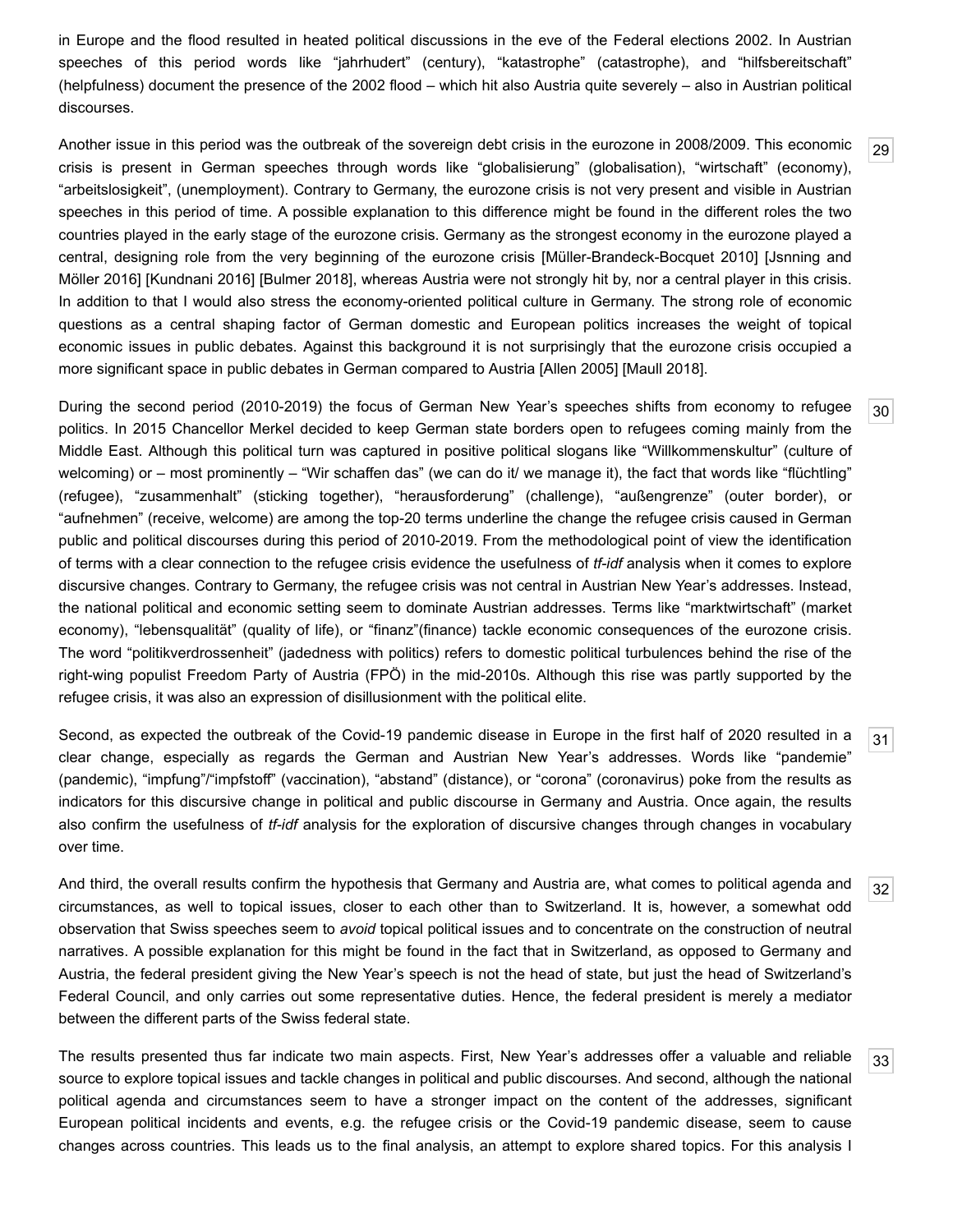constructed text networks based on bigrams, i.e. word co-occurrences of two adjacent words, and of skipgrams, i.e. combinations of two non-adjancent words that are three to five words apart [\[Jelveh et al. 2014](#page-15-3), 1805]. The bi- and skipgrams were created for words occurring within the same paragraph. Since the idea is to analyse topics across countries all word pairs co-occurring in New Year's speeches of one single country only were removed. In the last step I calculated a co-occurrence weight measure by dividing the number of speeches a word pair co-occurs by the total number of speeches (64) in the multi-national corpus. The interpretation of this weight measure is rather straightforward: the higher the value, the more significant the word pair for the cross-country content.

| ?                                                                                           |
|---------------------------------------------------------------------------------------------|
| Figure 4. New Year's speeches core bigram network across the three countries (2000-2021).   |
| ?                                                                                           |
| Figure 5. New Year's speeches core skipgram network across the three countries (2000-2021). |

<span id="page-8-0"></span>Figure 4 visualises word co-occurrences network across countries based on bigrams, whereas Figure5 visualises word co-occurrence network across countries based on skipgrams. Hence, both visualised text networks present shared word co-occurrences central for the multi-country corpus of German, Austrian, and Swiss New Year's addresses, i.e. word pairs that can be interpreted as fundamental for the – put in Benedict Anderson's (1991) famous terminology – imagined discursive community of these three German-speaking countries. The bigram-based core text network consists of 336 words and 565 co-occurrences, whereas the skipgram-based core text network consists of 423 words and 1157 cooccurrences.

[34](#page-8-0)

[35](#page-8-1)

<span id="page-8-1"></span>In order to visually highlight the most important structural properties both visualisations apply identical visualisation effects:

- Node size is mapped to the node's degree centrality value and node label size is mapped the nodes betweenness centrality measure. In network theory centrality, in general, indicates a node's position in the network and can be calculated either relative to a node's direct neighbours or the whole network. A node's degree is the simplest centrality measure and equals to the number of connections the node has to other nodes. Betweenness, as the term itself indicates, defines centrality by analysing where a node is placed within the network. Consequently, a node's betweenness centrality score is computed by taking into consideration the rest of the network and by looking at how many times a node sits on the shortest path linking two other nodes together, thus helping to identify nodes having "a high probability of occurring on a [randomly chosen shortest path between two randomly chosen vertices" \[Hasu and Kao 2013\] \[Prell](#page-16-8) 2012, 103–104]. Considering meaning circulation across the entire network, the latter capability is assumed to be more relevant, since betweenness centrality "shows the variety of contexts where the word appears, while high degree shows the variety of words next to which the word appears" [\[Paranyushkin 2011,](#page-16-2) 13]. This difference is important to keep in mind and therefore I use betweenness centrality to measure a concept's general status in the text network. As both [[Paranyushkin 2011](#page-16-2)] and [[Shim et al. 2015](#page-16-1)] point out concepts with high betweenness and degree centrality play a meaning circulation role across texts in the document corpus, whereas concepts with low centrality measures are peripheral concepts and, thus, typical only for a certain part of documents. Between these two extremes are located concepts with high betweenness but low degree centrality and concepts with low betweenness but high degree centrality. The former play an important role as bridging concepts between local communities, the latter, in turn, are local hubs within a cluster [[Shim et al. 2015,](#page-16-1) 59f]. This mapping strategy allows us to easily identify the most important and influential words in the graph.
- Node colour is mapped to the topic cluster the node belongs to. One of the proposed key advantages of TNA is bound with the possibility to exploit network community detection techniques.<sup>[8]</sup> The underlying idea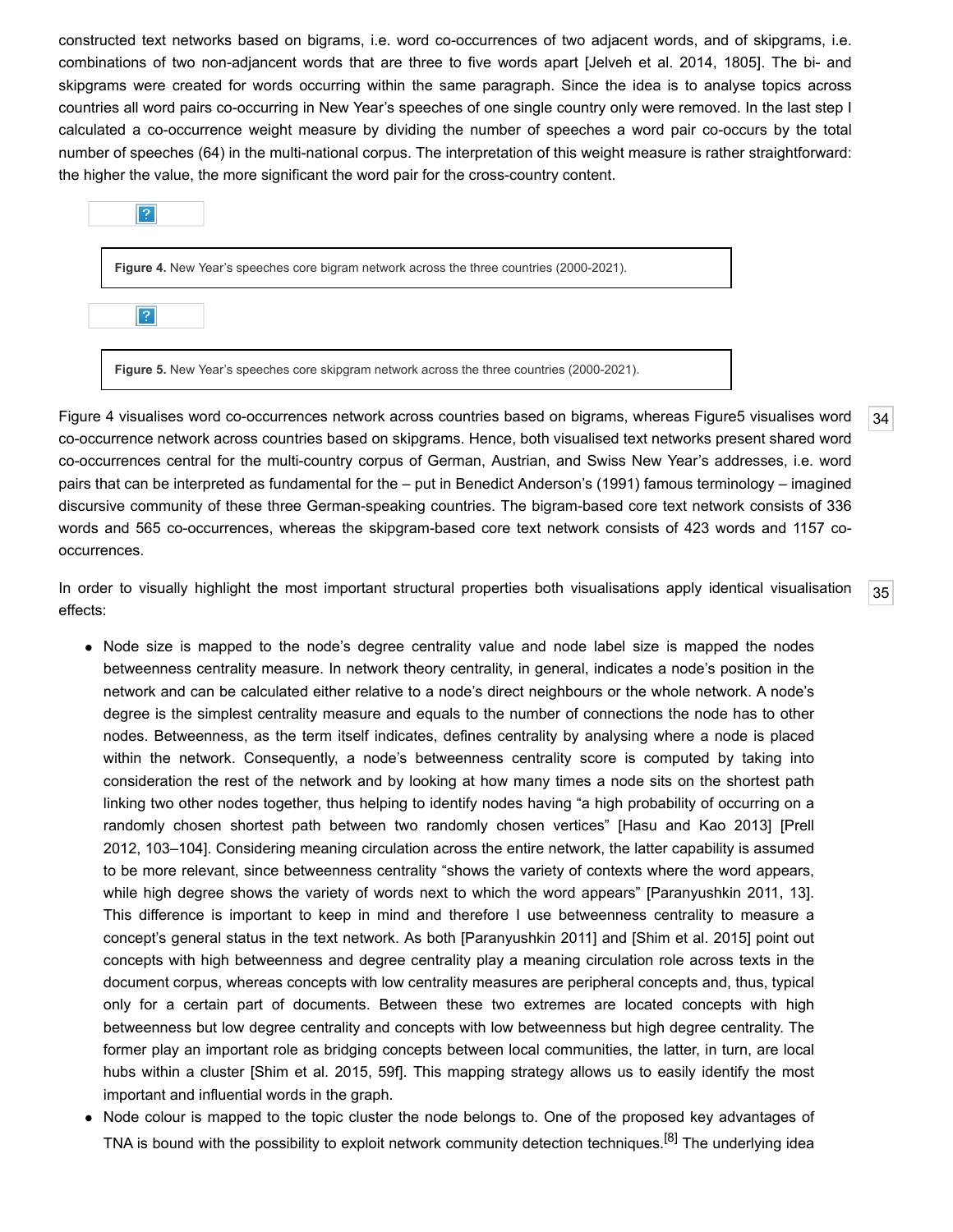here is that when textual documents are reconstructed as text networks a word's position in the network is not random but determined relative to the context it appears in. Consequently, words belonging to the same (or similar) context are assumed to cluster across documents, so that we could be able to identify groups of words in the network structure having dense connections *within* the group, but sparse connections to other parts of the text next. These groups are here interpreted as topics describing the main thematic content of the document corpus. By leaning on the promising results of [\[Paranyushkin 2011](#page-16-2)] and [\[Shim et al. 2015\]](#page-16-1) I applied a modularity-based community detection method called "Louvain method" based on the assumption, that nodes being more densely connected together than with the rest of the network construct a network community [[Blondel et al. 2008\]](#page-14-11). The method identified in total 13 clusters - in my interpretation: topics - in the bigram-based and 12 topics in the skipgram-based text network.

- Edge width is mapped to the weight of the co-occurrence of the word pair. The more often two words cooccur in the document corpus, the wider the connecting edge is visualised in the network graph. Since the graph includes only word pairs shared by at least two countries, edge effects help us to identify word pairs used together frequently across countries.
- Layout used for the visualisation is a radar-like centrality layout, in which a node's position is determined by its topic cluster and links are arranged according to their weights. The underlying idea of this layout is to gather nodes belonging to the same cluster on the same circumference. Further, the visualisation makes also connections between the clusters – i.e. word pairs, of which words belong to different topic clusters – easier to identify. As regards the meaning circulation across the multi-country text network word pairs connecting two topics can be analysed from the perspective of structural holes. These connections bridging two separate topics by closing a structural hole in a network can make us aware of possibly existing latent similarities between these two topics [\[Burt 2004\]](#page-14-12).

| <b>Bigram text network core</b><br>communities             | (Total # of clusters: 13, modularity: 0.55)                                                                                           |
|------------------------------------------------------------|---------------------------------------------------------------------------------------------------------------------------------------|
| Cluster                                                    | Core content words of the topic(a)                                                                                                    |
| #1: Solidarity / Sense of<br>community (55 words in total) | bürgerin/bürger, frieden, geschichte, hilfbereitschaft, sicherheit, stabilität,<br>verantwortung, wiederaufbau, zukunft, zusammenhalt |
| #2: Crisis recovery (41)                                   | einsetzen, ereignis, erinnern, freuen, generation, glauben, krise, verbinden,<br>weltkrieg, überwinden                                |
| #3: Covid-19 era (36)                                      | erfolgreich, familie, friedlich, meistern, pandemie, phase, resignation,<br>schwierig, zeit, zusammenleben                            |
| $#4$ : Europe $(32)$                                       | entwicklung, erweiterung, europäisch, hoffnung, krieg, mitgliedstaat,<br>parlament, terror, union, wählen                             |
| Skipgram text network core<br>communities                  | (Total # of clusters: 12, modularity: 0.35)                                                                                           |
| Cluster                                                    | Core content words of the topic(a)                                                                                                    |
| #1: Crisis recovery (62 words<br>in total)                 | erinnerung, friedlich, krieg, mauer, notwendig, optimismus, pandemie,<br>vergessen, verlust, wirtschaftskrise                         |
| $#2$ : Faith in the future $(51)$                          | aufschwung, bemühen, gestaltung, neugier, selbstvertrauen, technik,<br>wirklichkeit, wissenschaft, zufriedenheit, zuversicht          |
| #3: Economy (46)                                           | arbeitsplatz, beitrag, einsatz, erreichen, global, idee, leisten, offen,<br>unternehmen, wirtschaft                                   |
| #4: Solidarity / Sense of<br>community (45)                | alltag, bürgerin/bürger, demokratie, entwicklung, familie, frieden,<br>gemeinsam, gemeinschaft, stehen, welt                          |

**Table 1.** Most important topics in the New Year's speeches across countries.

<span id="page-9-0"></span>(a) Core content words include ten (10) most influental words relative to the topic of the cluster (listed in alphabetical order). Bold words indicate top ranking words both in degree and betweenness centrality, i.e. words being central for meaning circulation across the text network.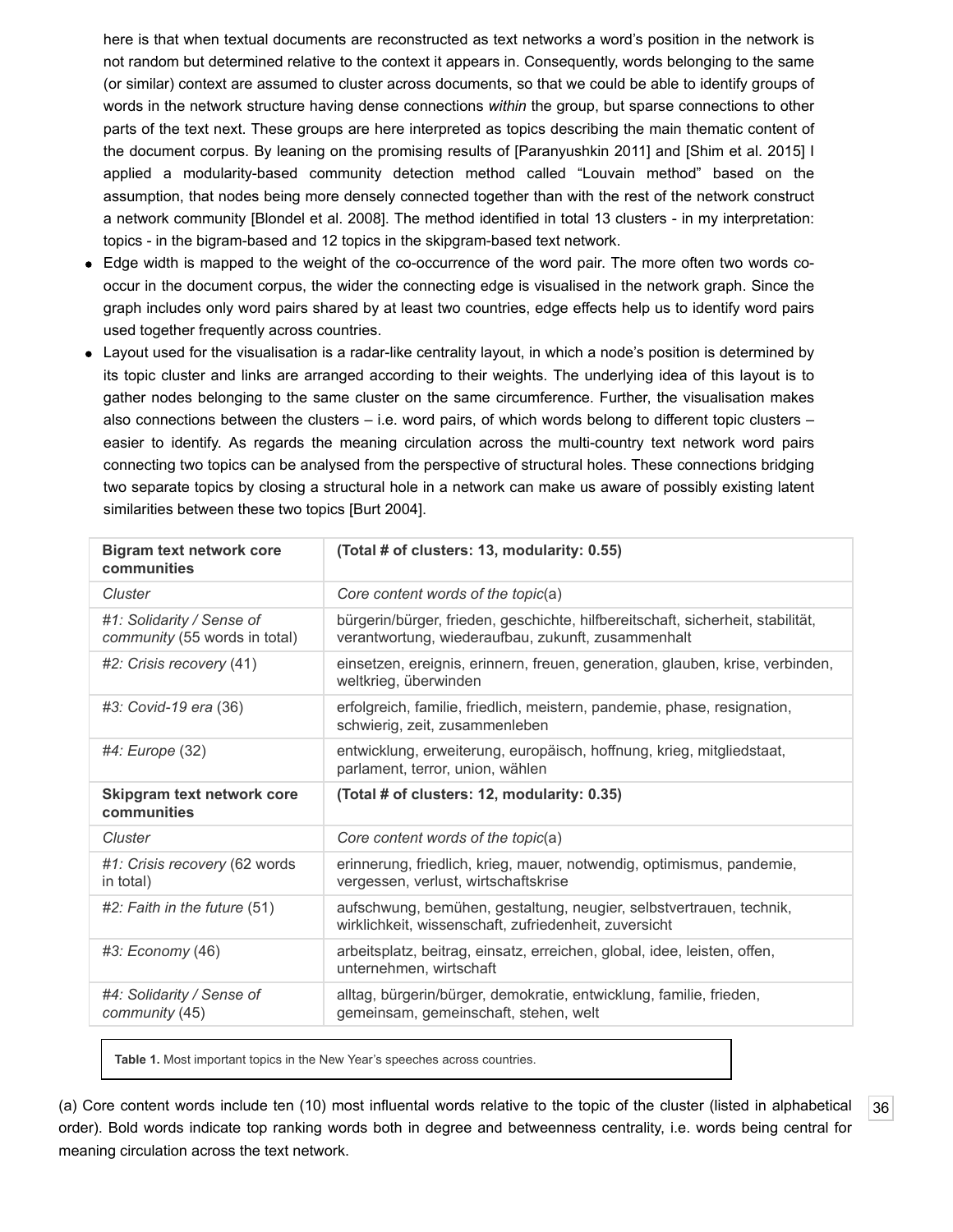<span id="page-10-0"></span>Table 1 summarises the most significant results of the community detection analysis of both the bigram based and the skipgram based text network by focusing on the four largest communities found by the Louvain algorithm. As expected there is some variance across topics between the bigram and skipgram networks. I consider this variation as normal when the differences in network data creation is taken into account. Actually, against this background, the two networks should not be considered as exclusionary but complementary to each other. I have given each community a descriptive label based on a manual evaluation of the vocabulary linked to the community.

<span id="page-10-1"></span>[38](#page-10-1) There are two shared topics. I have labelled the first "Solidarity / Sense of community" and it is the largest topic in the bigram and fourth largest topic in the skipgram text network. Both includes words "bürger/bürgerin" (citizen) and "frieden" (peace). In the bigram network this topic is with respect to content more focused on helpfulness and security, indicated through words like "hilfebereitschaft" (helpfulness), "sicherheit" (security), "stabilität" (stability), "verantwortung" (responsibility), and "zusammenhalt" (togetherness, solidarity). The skipgram network, in turn, has in this topic a stronger bias towards democracy and society embodied by words like "alltag" (everyday life), "demokratie" (democracy), "familie" (family), and "gemeinschaft" (community).

<span id="page-10-2"></span>This topic appears in different contexts over time. In the German New Year's speech in 2006 the topic is used to emphasise the inter-linkages between Germany and the international, global community:

[\[9\]](#page-14-13)

*Deutschland ist keine Insel. Wir stehen in einem internationalen Qualitätswettbewerb, der alle Bereiche unseres Zusammenlebens betrifft: Welcher Nation gelingt es am besten, die schöpferischen Kräfte ihrer Menschen zu wecken? Wie offen ist eine Gesellschaft für Neues? Was bietet sie jungen Familien? In welchem Land gibt es die besten Schulen und Hochschulen? Wie gut gelingt das Miteinander von Einheimischen und Zuwanderern?* ([Germany 2006](https://www.bundesregierung.de/breg-de/service/archiv?query=neujahrsansprache))

<span id="page-10-3"></span>[40](#page-10-3) In the German speech of 2015, the topic is used in the context of the refugee crisis to foster solidarity among citizens, but also to strengthen confidence and commitment to the community and its values:

*Genauso klar ist: Nur mit offenen Diskussionen und Debatten können wir Lösungen finden, die langfristig Bestand haben und von Mehrheiten getragen werden. Wir sind es, die Bürger und ihre gewählten Repräsentanten, die entwickeln und verteidigen werden, was dieses unser liberales und demokratisches Land so lebenswert und liebenswert macht. Wir sind es, die Lösungen finden werden, die unseren ethischen Normen entsprechen, und den sozialen Zusammenhalt nicht gefährden. Lösungen, die das Wohlergehen der eigenen Bürger berücksichtigen, aber nicht die Not der Flüchtlinge vergessen.* ([Germany 2015](https://www.bundesregierung.de/breg-de/service/archiv?query=neujahrsansprache))

<span id="page-10-4"></span>[41](#page-10-4) The Austrian speech of 2007, in turn, highlights the role of persons in different positions of trust for the security, stability and confidence of the community:

*Lassen Sie mich abschließend die Gelegenheit benutzen, um den vielen Frauen und Männern herzlich zu danken, die in den verschiedensten Funktionen für unser Gemeinwohl, für unsere Sicherheit, für unsere Gesundheit und für den Zusammenhalt unserer Gesellschaft buchstäblich oft Tag und Nacht beruflich, oder auch als freiwillige Helferinnen und Helfer tätig sind. Der Wert dessen, was hier geleistet wird, kann gar nicht hoch genug eingeschätzt werden.* [\(Austria 2007](https://www.bundespraesident.at/aktuelles/page))

<span id="page-10-5"></span>[42](#page-10-5) And finally, the following two quotes from the Swiss speeches of 2017 and 2021 establish connections between the economic welfare, sovereignty and stability of the country and the solidarity and togetherness of the society:

*Stabil und erfolgreich wollen wir auch in Zukunft sein. Dazu braucht es mehr denn je den Zusammenhalt. Unsere Gesellschaft ist stark, weil wir erprobt sind im Versöhnen von Ansprüchen.* ([Switzerland 2017](https://www.admin.ch/gov/de/start/dokumentation/reden/neujahrsansprachen.html))

*Wir Schweizerinnen und Schweizer müssen zusammenstehen. Nur so können wir als Land einstehen für die Interessen von uns allen: für unsere Gesundheit und unser wirtschaftliches Wohlergehen, für Frieden*

[37](#page-10-0)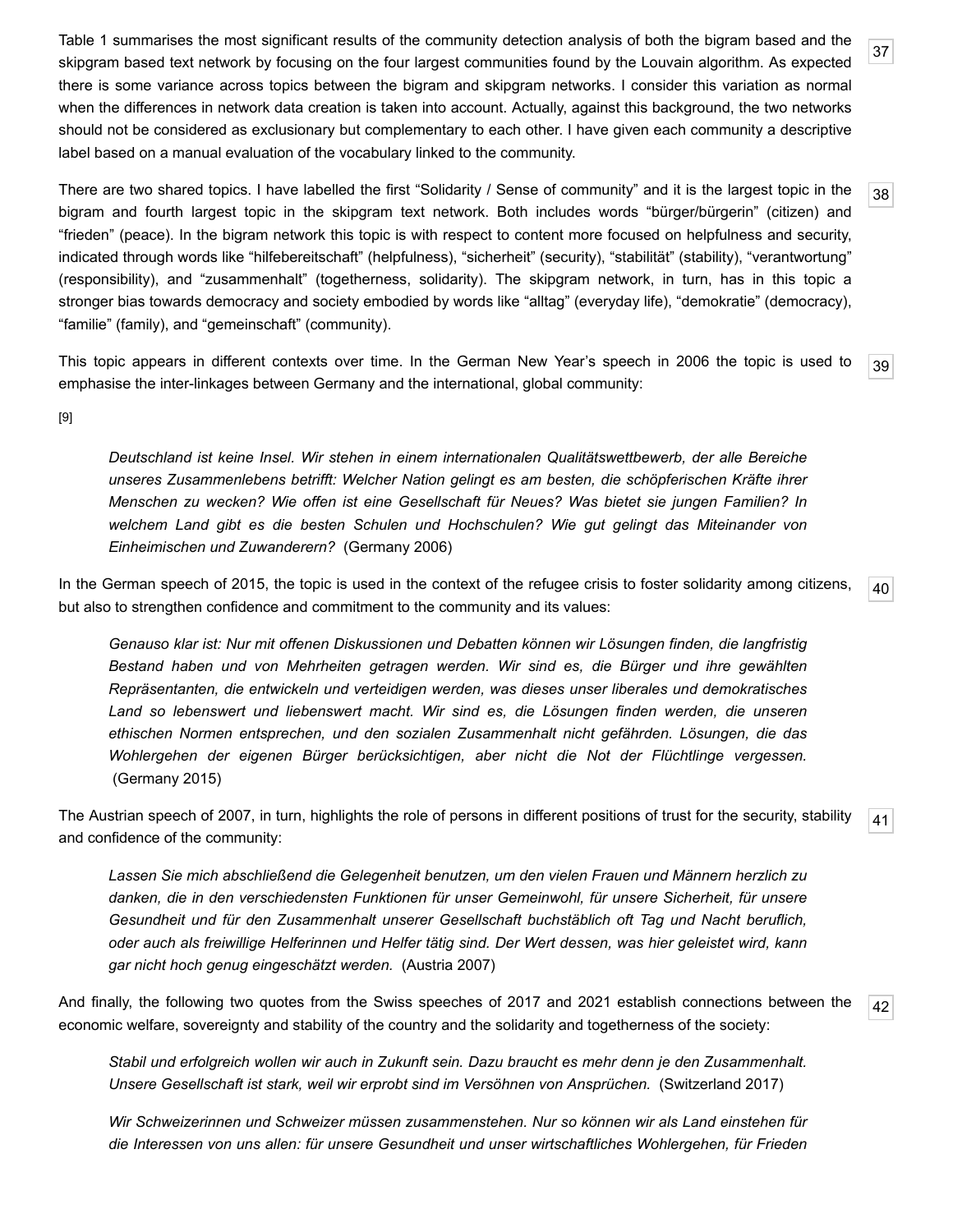*und Verbundenheit, für Freiheit und Unabhängigkeit, – kurz: für alles, was uns seit Langem lieb und teuer ist.* ([Switzerland 2021](https://www.admin.ch/gov/de/start/dokumentation/reden/neujahrsansprachen.html))

<span id="page-11-0"></span>[43](#page-11-0) The second shared topic is labelled "Crisis recovery". The content vocabulary of this topics indicates that this topic is not limited to the Covid-19 pandemic disease only. Instead, this topic seems to be used over time to embed a current, topical crisis into a wider, historical context. Although the clustering algorithm allocates topical words like "pandemie" (pandemic) or "wirtschaftskrise" (financial crisis) to this cluster, in my interpretation other content words like "generation" (generation), "krieg / weltkrieg" (war / world war), "überwinden" (overcome), "optimismus" (optimism), "mauer" (wall), and "erinnern" (remember) stand for this wider historical context.

<span id="page-11-1"></span>Both in the Swiss speech in 2010 and German speech in 2011 this topic was used to frame the eurozone crisis. Both quotations manifest a clear optimism that the crisis has been successfully fought and the country will recover rather quickly:

*Wir verfügen über eine starke Wirtschaft und eine solide Finanzpolitik. Wir haben es geschafft, trotz grosser Wirtschaftskrise die Schulden nicht übermässig wachsen zu lassen. Das wird uns im Aufschwung stärken.* [\(Switzerland 2010](https://www.admin.ch/gov/de/start/dokumentation/reden/neujahrsansprachen.html))

*Deutschland hat die Krise wie kaum ein anderes Land gemeistert. Was wir uns vorgenommen hatten, das haben wir auch geschafft: Wir sind sogar gestärkt aus der Krise herausgekommen. Und das ist vor allem Ihr Verdienst, liebe Mitbürgerinnen und Mitbürger.* ([Germany 2011\)](https://www.bundesregierung.de/breg-de/service/archiv?query=neujahrsansprache)

<span id="page-11-2"></span>In 2020, the Austrian speech used this topic in a totally different context combining the most important crises and challenges of the current time, i.e. climate change, digitalisation, and migration, as well questions related to gender equality and welfare state reforms.

*Zur Klimakrise kommen weitere große Herausforderungen: Wie werden wir künftig arbeiten? Welche Antworten geben wir in Österreich auf die Digitalisierung? Wie soll sich unser Wirtschaftsstandort entwickeln? Wie gehen wir mit Migration um? Und was tun wir, um Frauenrechte zu stärken? Haben wir ausreichend drüber nachgedacht, das Nötige im Bildungsbereich anzugehen? Welche Reformen sind im Gesundheits- und Sozialsystem notwendig, um soziale Sicherheit und sozialen Zusammenhalt für die Zukunft zu gewährleisten?* [\(Austria 2020](https://www.bundespraesident.at/aktuelles/page))

<span id="page-11-3"></span>Both text networks produce also distinct topics. In the bigram network we can identify the unique topics labelled by myself "Covid-19 era" and "Europe", in the skipgram network such topics include "Faith in the future" and "Economy". As regards the bigram-specific topics, "Covid-19 era" not only embodies the strenuousness of the pandemic disease by content words like "pandemie" (pandemic), "resignation" (resignation), or the word combination "schwierig" + "zeit" (hard times), but also seeks to create hope through words like "erfolgreich" (successful), "familie" (family), "meistern" (control), "zusammenleben" (life together). The topic "Europe", in turn, tackles both current European issues like terrorism ("terror"), European parliamentary elections ("wählen" (vote), "parlament" (parliament)) and European integration as a wider context ("europäisch" + "union" (EU), "erweiterung" (enlargement), "mitgliedstaat" (member state)). This latter topic clearly evidences the role and status of the EU as the most important political, economic, and geographical context.

<span id="page-11-4"></span>The topic "Covid-19 era" is a mixture of resignation and hope. The Austrian speech in 2021 well exemplifies this mixture:

*Ein neues Jahr liegt vor uns. Wir spüren noch die Last des alten, die Last der Pandemie. Aber viele von uns spüren trotz allem eine hoffnungsfrohe Erwartung, wie sie nur am Beginn von etwas Neuem stehen kann, wenn alle Möglichkeiten offen und alle Träume noch frisch sind.* ([Austria 2021\)](https://www.bundespraesident.at/aktuelles/page)

<span id="page-11-5"></span>The German address, in turn, acknowledges the dramatic changes caused by the Covid-19 pandemic disease. At the same, however, the quotation has a positive trait, stressing the supportive and stabilising role of the federal state in the times of crisis:

[44](#page-11-1)

[45](#page-11-2)

[46](#page-11-3)

[47](#page-11-4)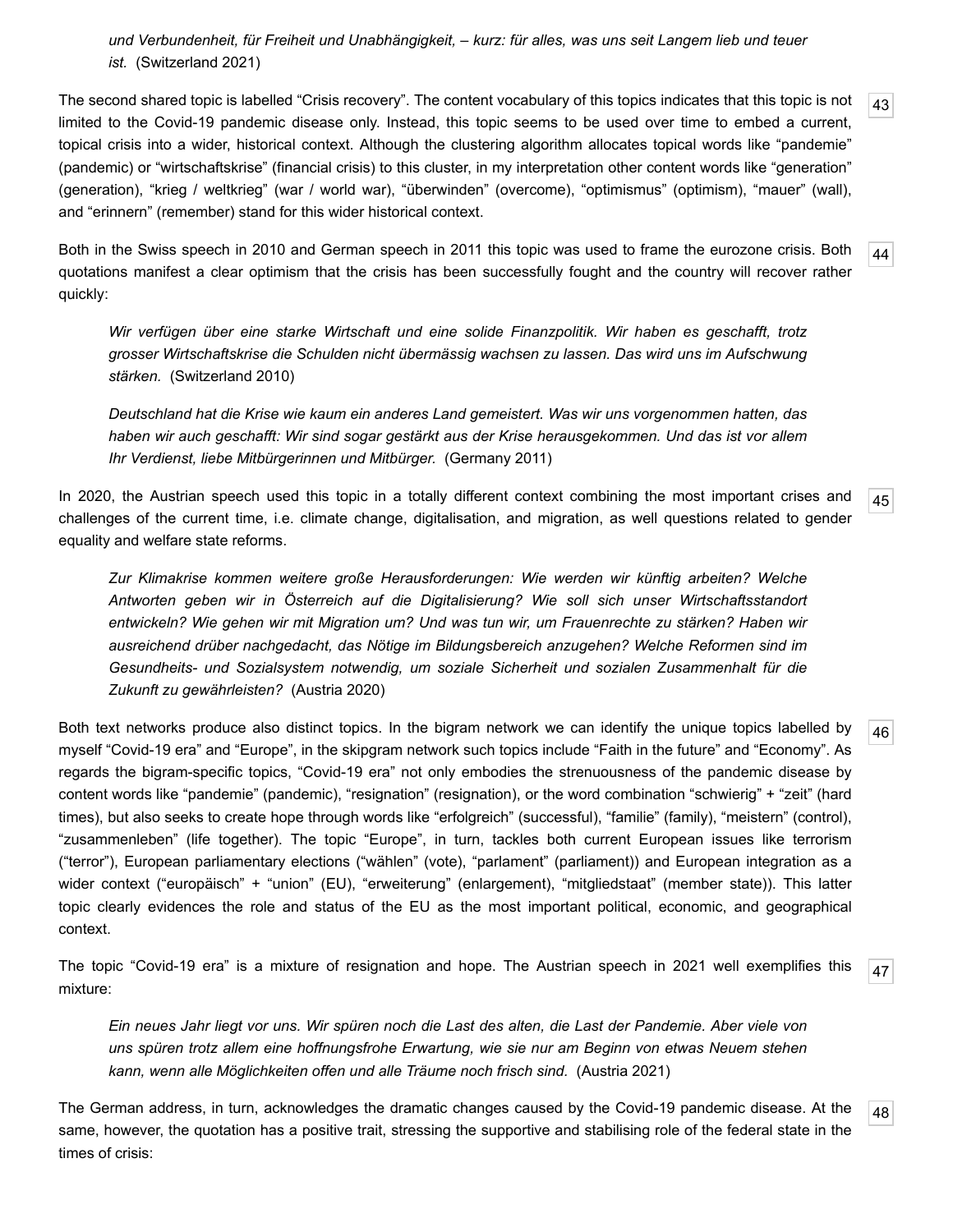*Die Aufgaben, vor die die Pandemie uns stellt, bleiben gewaltig. Bei vielen Gewerbetreibenden, Arbeitnehmern, Solo-Selbstständigen und Künstlern herrschen Unsicherheit, ja Existenzangst. Die Bundesregierung hat sie in dieser ganz unverschuldeten Notlage nicht allein gelassen. Staatliche Unterstützung in nie dagewesener Höhe hilft. Verbesserte Kurzarbeitsregeln greifen. Arbeitsplätze können so bewahrt werden.* [\(Germany 2021\)](https://www.bundesregierung.de/breg-de/service/archiv?query=neujahrsansprache)

<span id="page-12-0"></span>[49](#page-12-0) Contrary to Austria and Germany, the Swiss speech of 2021 is marked by negative ambience, even resignation underlining the deep societal impact the Covid-19 pandemic disease has caused in Switzerland:

*Selten haben wir Vergleichbares erlebt: Unsere Tätigkeiten kamen zum Stillstand. Die ganze Gesellschaft befand sich in noch nie dagewesener Isolation. Wir mussten lernen, ohne Händeschütteln auszukommen. Dieses wichtige Begrüssungsritual gefährdete plötzlich unsere Gesundheit.* ([Switzerland 2021](https://www.admin.ch/gov/de/start/dokumentation/reden/neujahrsansprachen.html))

<span id="page-12-1"></span>The topic "Europe" is mostly used, as the following quotations exemplify, to remind the citizens about the fundamental importance of European integration as a uniting community of Europeans, but also as provider for economic and political security in a global world:

[50](#page-12-1)

[51](#page-12-2)

[52](#page-12-3)

*Es geht nun darum, dass die Union nicht nur wirtschaftlich, sondern auch verstärkt politisch und emotional zusammenwächst. Die Bürger müssen spüren, dass es sich lohnt, in diesem erweiterten Europa zu leben und zu arbeiten.* ([Austria 2003\)](https://www.bundespraesident.at/aktuelles/page)

*In den vergangenen Jahren habe ich oft gesagt, dass es auch Deutschland auf Dauer nur dann gut geht, wenn es auch Europa gut geht. Denn nur in der Gemeinschaft der Europäischen Union können wir unsere Werte und Interessen behaupten und Frieden, Freiheit und Wohlstand sichern.* [\(Germany 2020\)](https://www.bundesregierung.de/breg-de/service/archiv?query=neujahrsansprache)

*Wirtschaftlich sind wir weltweit verflochten. Geografisch, historisch und kulturell sind wir ein europäisches Land. Die Beziehungen zu unseren Nachbarländern und zu den anderen Mitgliedstaaten der Europäischen Union regeln wir in bewährter Weise bilateral.* ([Switzerland 2005](https://www.admin.ch/gov/de/start/dokumentation/reden/neujahrsansprachen.html))

<span id="page-12-2"></span>Within the skipgram network, the topic "Faith in the future" represents a strong faith in technological and scientific development as the most important fundament for a better future. This is especially evident when we consider such content words like "technik" (technology), "wissenschaft" (science), "aufschwung" (boom, economic expansion), "selbstvertrauen" (self-confidence), and "zuversicht" (confidence). Interestingly, this topic also contains words with strong, dynamic connotation to the shaping the future ("gestaltung") and the putting oneself out ("bemühen"). How this topic is used to generate optimism towards the future is well illustrated by the following quotations:

*Wie wichtig es ist, auch im scheinbar größten Durcheinander Gelassenheit, Mut und Zuversicht zu bewahren.* [\(Austria 2020\)](https://www.bundespraesident.at/aktuelles/page)

*Zusammenhalt, Offenheit, unsere Demokratie und eine starke Wirtschaft, die dem Wohl aller dient: Das ist es, was mich für unsere Zukunft hier in Deutschland auch am Ende eines schweren Jahres zuversichtlich sein lässt.* [\(Germany 2017\)](https://www.bundesregierung.de/breg-de/service/archiv?query=neujahrsansprache)

*Dennoch bin ich zuversichtlich. Denn ich glaube an die Fähigkeit des Menschen zu gestalten. Es gibt immer einen Weg. Manchmal braucht es Mut und Kraft.* [\(Switzerland 2010](https://www.admin.ch/gov/de/start/dokumentation/reden/neujahrsansprachen.html))

<span id="page-12-3"></span>Finally, the topic "Economy" is characterised by very concrete, economic content words like "arbeitsplatz" (job, post), "global" (global[isation]), "unternehmen" (company), and "wirtschaft" (economy). But this topic also has a forwardlooking content embodied by words like "erreichen" (reach), "idee" (idea), or "leisten" (perform). An excellent example of how this topic is present in the speeches is the following quotation from the German speech of 2008: "Deutschland kann seine alte Kraft als das Land der Sozialen Marktwirtschaft wieder neu unter Beweis stellen, der Verbindung von Freiheit und Gerechtigkeit, Fleiß und Unternehmergeist". The same spirit can be found in the following Austrian and Swiss addresses: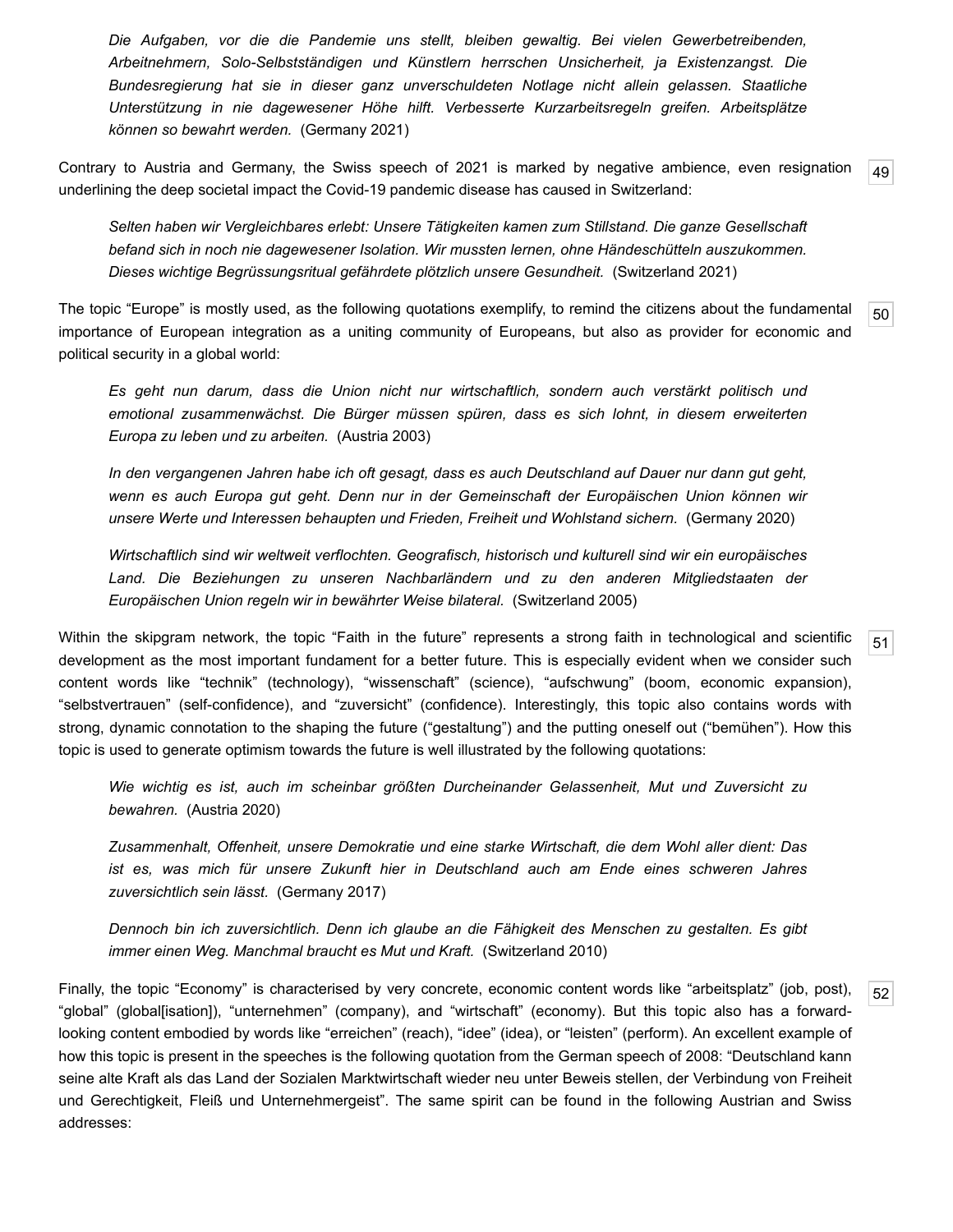*Unsere Bevölkerung hat nicht nur ein Recht auf sichere Grenzen und innere Sicherheit, sie hat auch ein Recht auf ein möglichst hohes Maß an wirtschaftlicher Stabilität und sozialer Sicherheit.* [\(Austria 2013](https://www.bundespraesident.at/aktuelles/page))

*Starke Unternehmen sind der beste Garant für Arbeitsplätze. Und Arbeitsplätze sind die Basis für soziale Sicherheit und Wohlstand. Noch gehört die Schweiz zu den wirtschaftlich erfolgreichsten Ländern. Sorgen wir mit freiheitlichen Rahmenbedingungen dafür, dass das so bleibt.* ([Switzerland 2016](https://www.admin.ch/gov/de/start/dokumentation/reden/neujahrsansprachen.html))

<span id="page-13-0"></span>Overall, the topics identified by the Louvain method seem appropriate and reliable in the context of these three countries. The main topics discussed above not only connect well to the political and economic reality in these countries [or in Europe in more general terms, but also evidence that TNA tools offer – as the previous studies of \[Paranyushkin](#page-16-2) 2011], [[Light 2014\]](#page-15-4), or [\[Shim et al. 2015\]](#page-16-1) already suggest – a reliable alternative to traditional methods of text mining. Further, the differences between topics identified in the bigram and the skipgram based network seem to give support to the study of [\[Jelveh et al. 2014\]](#page-15-3) that the complementary use of both methods can help us to reliably identify topics that use similar vocabulary but show differences in the text structure. And finally, it is worth being noted that the most important content words of each topic contain only a few words with both a high degree centrality and a high betweenness centrality. This means that the most important content words are those enjoying higher relevance within the topic and, thus, are descriptive for the topic. A closer look at words used for meaning circulation across topics and countries reveals that these words include words related to peace ("frieden", "friedlich") and war ("krieg"), security ("sicherheit"), crisis ("krise"), community ("gemeinschaft"), economy ("wirtschaft"), and future ("zukunft"). All these "glueing" words are less topical and more contextual, thus framing and embedding the topical issues into a wider context of European (integration) history.

#### **5 Discussion**

<span id="page-13-1"></span>This article has sought to exemplify the utility of text network analysis as a computational method for exploratory text and content analysis. Further, in the leaning on similar previous studies, this article also understands TNA as an promising and powerful alternative to traditional methods of topic modelling, especially to LDA. Against the background of these objectives and based on the results of the empirical analysis the following three conclusions are worth being discussed.

<span id="page-13-2"></span>First, one major objective of this article was to present and evidence the usefulness of computational, exploratory text analysis for gaining new insights of the structure and dynamics of a collection of short textual documents. In this respect, the results are promising. Especially I would like to highlight the possibilities of using network clustering methods for the exploration of topics hidden in the corpus. As the result indicate, network clustering algorithms can identify contextually meaningful and relevant clusters. As I have shown the applied approach can help the researcher to identify appropriate text passages for different topics, serving as a starting point for an in-depth context analysis.

<span id="page-13-3"></span>Second, results from the empirical analysis evidence the analytical power of the two computational methods applied. On the one hand, the rather traditional *tf-idf* method helped to gain insights and a better understanding of changes over time and of differences between the three countries. By increasing the weight of words that are more common in a certain period I could tackle changes in the content of the speeches over time. On the other hand, TNA proved to be a rather simple, yet powerful alternative to traditional topic modelling methods. The validation of the results of the community detection against samples from the original sources showed that the identified clusters not only had a meaningful content relevant for all countries, but they also were, according to their modularity values, valid and reliable. The two methods, when applied in a complementary manner, were very useful in identifying changes in the content over time and across nations, but also in exploring topics binding these three countries together. Here we could also identify one clear difference between the three countries. For Germany and Austria Europe seem to play an important role and many speeches reflected the fundamental importance of Europe, especially the European Union, as *the* political, economic, and historical context for both countries. Swiss New Year's speeches remain somewhat abstract and globally oriented in this respect, thus reflecting the long tradition of the neutral Swiss foreign policy [[Gabriel and Fischer 2003\]](#page-15-13) [\[Goetschel and Schwarz 2005\]](#page-15-14)

<span id="page-13-4"></span>Third, although the results are encouraging both in empirical and methodological sense, the limitations of text network

[53](#page-13-0)

[54](#page-13-1)

[55](#page-13-2)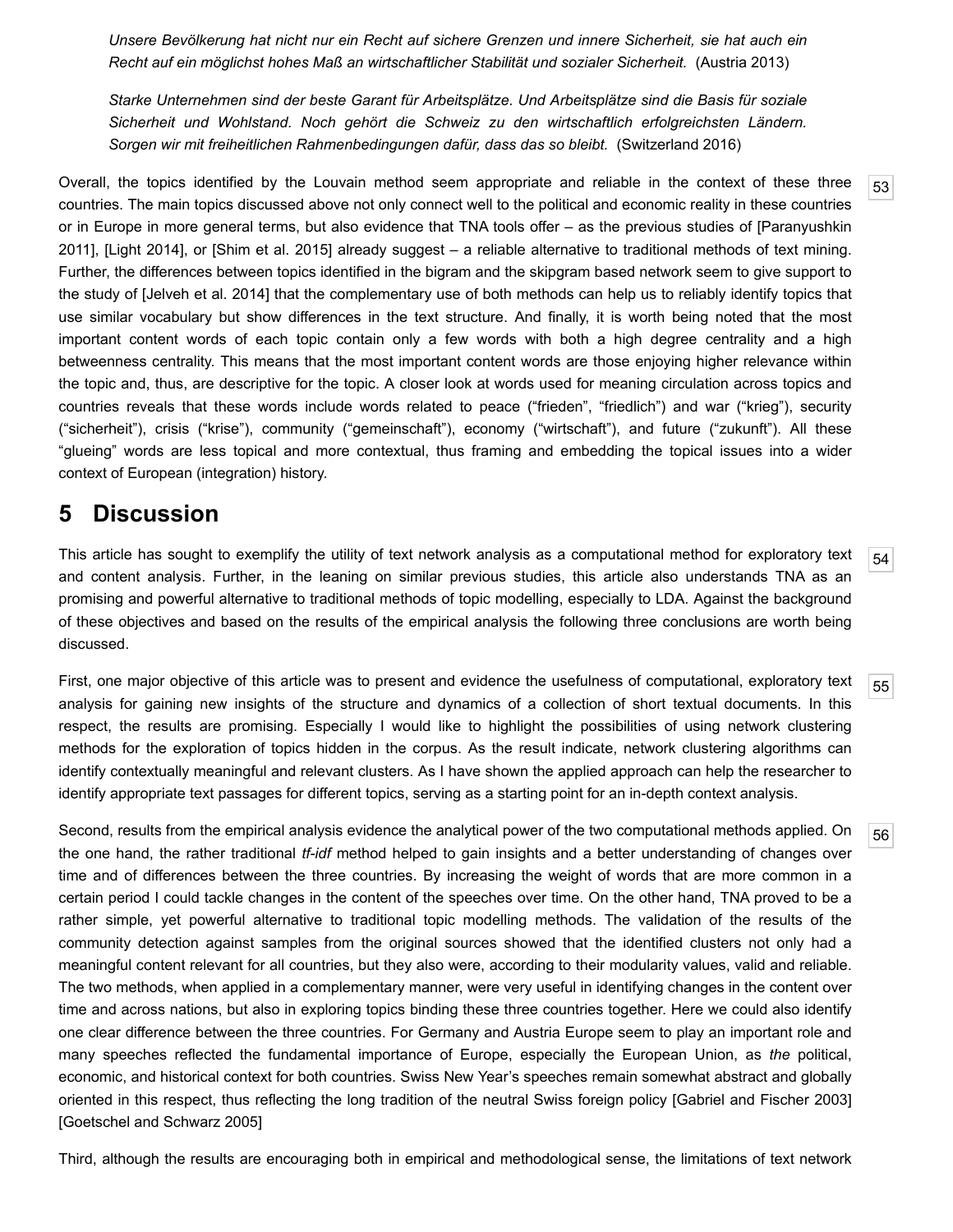analysis need to be addressed. As Diesner et al. (2012) points out, validation of the results can be difficult for densely connected large-scale networks. Further, techniques for text preprocessing, node identification, and link construction must be decided before mining network structure from text data, since these decisions "could strongly influence the structure of resulting networks" [[Shim et al. 2015,](#page-16-1) 75]. As a comparison of the bigram and skipgram networks evidenced, different methods of network data creation may produce different results, so that data preprocessing and network analysis techniques should be selected with care and be closely aligned with research questions and objectives.

<span id="page-14-14"></span>Overall, the analysis presented in this article is well in line with these previous works and supportive for the idea that text network analysis could offer an interesting alternative method for computational content analysis. Since the method seems to work quite reliable also with smaller data sets I can only encourage colleagues interested in this kind of analysis to test TNA tools.

#### **Notes**

<span id="page-14-0"></span>[\[1\] For a good overview of different methods for content mining, see e.g. \[Aijmer and Stenström 2004\] \[Lee and Kim 2010\] \[Stuart and Botella](#page-16-9) 2009] [\[Weiss et al. 2010](#page-16-10)] [\[Diesner and Tambayong 2012\]](#page-15-16) [\[Leetaru 2012\]](#page-15-17) [\[Ignatow and Mihalcea 2016](#page-15-18)] [[Jacobs and Tschötschel 2019\]](#page-15-19)

<span id="page-14-2"></span>[2] Switzerland is in fact a multilingual country with four official languages, German included.

<span id="page-14-3"></span>[3] For a similar design, see [[Shim et al. 2015](#page-16-1)] who apply text network analysis on nuclear policy documents from six countries in order to analyse how the Fukushima accident affected nuclear energy policy frames.

<span id="page-14-4"></span>[4] It should be noted that in Germany also the Federal President (*Bundespräsident*) gives a speech on Christmas. This Christmas speech is, what comes to its function as a political speech act, very similar to the New Year's speech. Since the purpose of this article is to compare New Year's addresses, German Christmas speeches are not included in this study.

<span id="page-14-5"></span>[5] The package is available and documented at[:https://bnosac.github.io/udpipe/docs/doc2.html.](https://bnosac.github.io/udpipe/docs/doc2.html) For a technical and scientific description of the package, see Straková 2017.

- <span id="page-14-6"></span>[6] This technique was adopted from Jelveh et al. (2014).
- <span id="page-14-7"></span>[7] For details, see [\[Leydesdorff 2005\]](#page-15-20)
- <span id="page-14-10"></span>[8] For a summary, see [\[Fortunato 2010](#page-15-21)] [[Wu et al. 2013](#page-16-11)]

<span id="page-14-13"></span>[\[9\] References to speeches can be located at the following: Austrian New Years speeches 2000-2021. Available at the website of the Federal](https://www.bundespraesident.at/aktuelles/page) President of Austria, German New Years speeches 2000-2021. Available at the website of the [German Chancellor's Office](https://www.bundesregierung.de/breg-de/service/archiv?query=neujahrsansprache), Swiss New Years speeches 2000-2021. Available at the website of the [Swiss Federal Council](https://www.admin.ch/gov/de/start/dokumentation/reden/neujahrsansprachen.html)

#### **Works Cited**

- <span id="page-14-15"></span>**Aijmer and Stenström 2004** Aijmer, K. and A.-B. Stenström (Eds.) (2004). *Discourse Patterns in Spoken and Written Corpora*. Amsterdam: John Benjamins Publishing.
- <span id="page-14-9"></span>**Allen 2005** Allen, C. S. (2005). "Ideas, Institutions and Organized Captitalism: Germany, Europe and 21st Century Economic Policy Models." *Conference Papers – American Political Science Association*, 1–25.
- **Anderson 1991** Anderson, B. (1991). *Imagined communities: reflections on the origin and spread of nationalism* (Rev. and extended ed. ed.). London: Verso.
- <span id="page-14-1"></span>**Blei et al. 2003** Blei, D. M., A. Y. Ng, and M. I. Jordan (2003). "Latent Dirichlet allocation." *Journal of machine learning research 3*(4-5), 993–1022.
- <span id="page-14-11"></span>**Blondel et al. 2008** Blondel, V. D., J.-L. Guillaume, R. Lambiotte, and E. Lefebvre (2008). "Fast unfolding of communities in large networks." *Journal of Statistical Mechanics: Theory and Experiment* (P10008).

<span id="page-14-8"></span>**Bulmer 2018** Bulmer, S. (2018). "Germany and the european union: Post-brexit hegemon?" *Insight Turkey 20*(3).

<span id="page-14-12"></span>**Burt 2004** Burt, R. (2004). "Structural Holes and Good Ideas." *American Journal of Sociology 110*(2), 349–399.

[57](#page-13-4)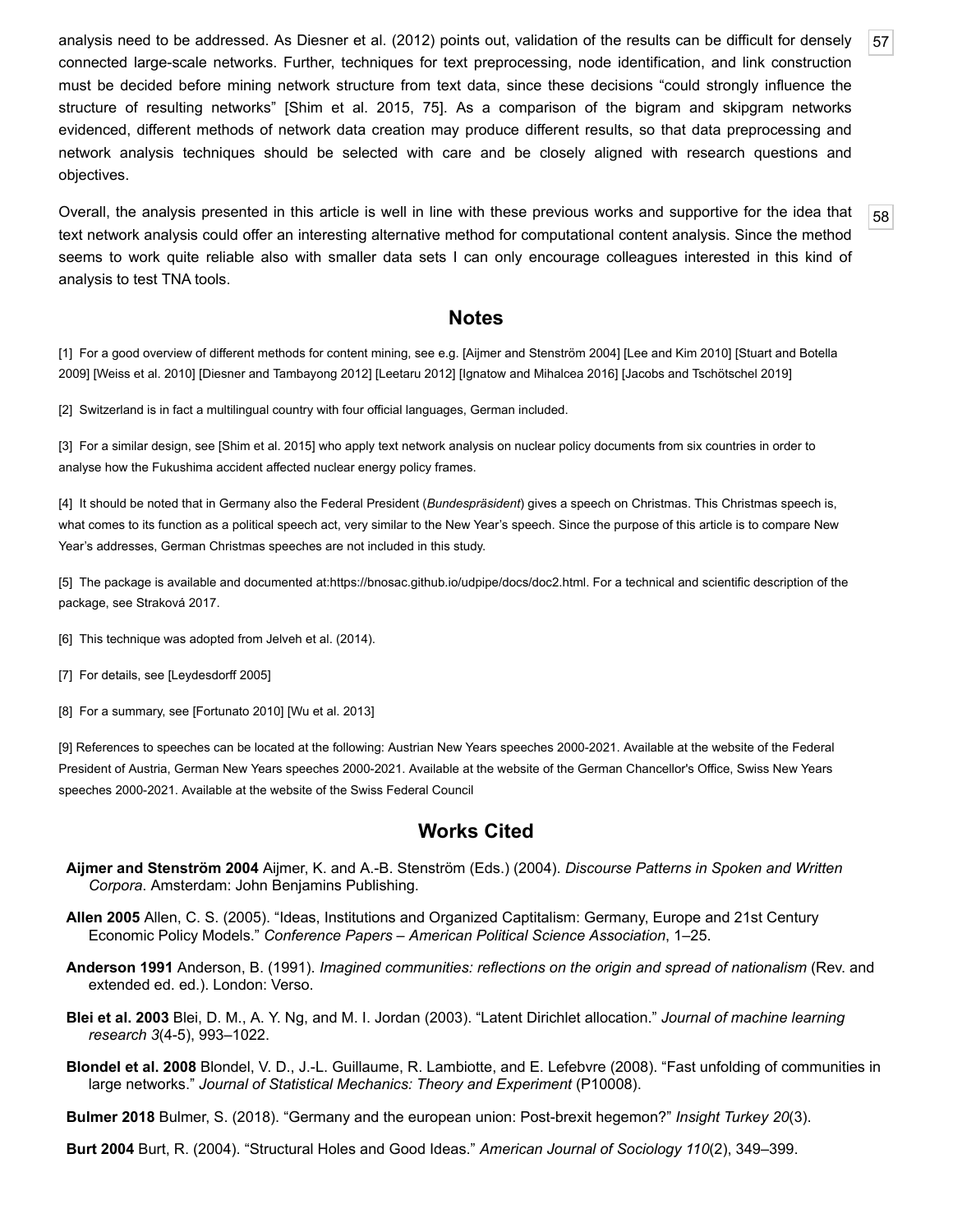- <span id="page-15-5"></span>**Busse 2013** Busse, D. (2013). "Linguistische Diskurssemantik: Rückschau und Erläuterung nach 30 Jahren." In D. Busse and W. Teubert (Eds.), *Linguistische Diskursanalyse: neue Perspektiven*, pp. 31–53. Wiesbaden: Springer VS.
- <span id="page-15-16"></span>**Diesner and Tambayong 2012** Diesner, J., K. M. Carley, and L. Tambayong (2012). "Extracting socio-cultural networks of the Sudan from open-source, large-scale text data." *Computational and Mathematical Organization Theory 12*(3), 328– 339.
- <span id="page-15-21"></span>**Fortunato 2010** Fortunato, S. (2010). "Community detection in graphs." *Physics Reports* (486), 75–174.
- <span id="page-15-13"></span>**Gabriel and Fischer 2003** Gabriel, J. M. and T. Fischer (Eds.) (2003). *Swiss Foreign Policy, 1945-2002*. Houndmills: Palgrave Macmillan.
- <span id="page-15-14"></span>**Goetschel and Schwarz 2005** Goetschel, L., M. Bernath, and D. Schwarz (2005). *Swiss Foreign Policy: Foundations and Possibilities*. London: Routledge.
- <span id="page-15-12"></span>**Hasu and Kao 2013** Hsu, Y.-Y. and H.-Y. Kao (2013). "CoIN: a network analysis for document triage." *Database*, 1–11.
- <span id="page-15-2"></span>**Hearst 1994** Hearst, M. A. (1994). "Multi-Paragraph Segmentation of Expository Text." *Proceedings of the 32nd Annual Meeting of the Association for Computational Linguistics (ACL 1994)*.
- <span id="page-15-7"></span>**Heikkinen 2006** Heikkinen, V. (2006). "Uudenvuodenpuheiden piirteitä 1935–2006 ja näkymiä vallan medioitumiseen." In T. Nikko and P. Pälli (Eds.), *Kieli ja teknologia. Talous ja kieli IV*, Number B76 in Publications of the Helsinki School of Economics, pp. 173–194. Helsinki: Helsinki School of Economy.
- <span id="page-15-18"></span>**Ignatow and Mihalcea 2016** Ignatow, G. and R. F. Mihalcea (2016). *Text Mining: A Guidebook for the Social Sciences*. London: SAGE.
- <span id="page-15-19"></span>**Jacobs and Tschötschel 2019** Jacobs, T. and R. Tschötschel (2019). "Topic models meet discourse analysis: a quantitative tool for a qualitative approach." *International Journal of Social Research Methodology 22*(5), 469 – 485.
- <span id="page-15-3"></span>**Jelveh et al. 2014** Jelveh, Z., B. Kogut, and S. Naidu (2014). "Detecting Latent Ideology in Expert Text: Evidence From Academic Papers in Economics." In *Proceedings of the 2014 Conference on Empirical Methods in Natural Language Processing (EMNLP)*, pp. 1804–1809.
- <span id="page-15-6"></span>**Jordan 2005** Jordan, P. (2005). *Großgliederung Europas nach kulturräumlichen Kriterien. Europa Regional 13*(4), 162– 173.
- <span id="page-15-9"></span>**Jsnning and Möller 2016** Janning, J. and A. Möller (2016). "Leading from the centre: Germany's new role in Europe." ECFR Policy Brief, European Council on Foreign Relations.
- <span id="page-15-0"></span>**Koller 2014** Koller, V. (2014). "From text to political positions via discourse analysis: Introduction." In B. Kaal, I. Maks, and A. van Elfrinkhof (Eds.), *From Text to Political Positions. Text Analysis across Disciplines*, pp. 163–169. Amsterdam: John Benjamins Publishing.
- <span id="page-15-10"></span>**Kundnani 2016** Kundnani, H. (2016). *German Power. Das Paradox der deutschen Stärke*. München: C.H.Beck.
- <span id="page-15-15"></span>**Lee and Kim 2010** Lee, S., J. Song, and Y. Kim (2010). "An Empirical Comparison of Four Text Mining Methods." *Journal of Computer Information Systems 51*(1), 1–10.
- <span id="page-15-17"></span>**Leetaru 2012** Leetaru, K. H. (2012). *Data mining methods for the content analysts.* New York: Routledge.
- <span id="page-15-20"></span>**Leydesdorff 2005** Leydesdorff, L. (2005). "Similarity measures, author cocitation analysis, and information theory." *Journal of the American Society for Information Science & Technology 56*(7), 769–772.
- <span id="page-15-4"></span>**Light 2014** Light, R. (2014). "From words to networks and back: Digital text, computational social science, and the case of presidential inaugural addresses." *Social Currents 1*(2), 111–129.
- <span id="page-15-11"></span>**Maull 2018** Maull, H. W. (2018). Reflective, Hegemonic, Geo-economic, Civilian...? The Puzzle of German Power. *German Politics 27*(4), 460–478.
- <span id="page-15-8"></span>**Müller-Brandeck-Bocquet 2010** Müller-Brandeck-Bocquet, G. (2010). "Deutsche Europapolitik unter Angela Merkel: Enge Gestaltungsspielräume in Krisenzeiten." In G. Müller-Brandeck-Bocquet, C. Schukraft, N. Leuchtweis, and U. Kessler (Eds.), *Deutsche Europapolitik: Von Adenauer bis Merkel*, pp. 253–349. Wiesbaden: VS Verlag für Sozialwissenschaften. 2., aktualisierte und erweiterte Auflage.
- <span id="page-15-1"></span>**Palonen 2007a** Palonen, K. (2007a). *Four Times of Politics: Policy, Polity, Politicking and Politicization*, In: K. Palonen (2007b), pp. 55–70.